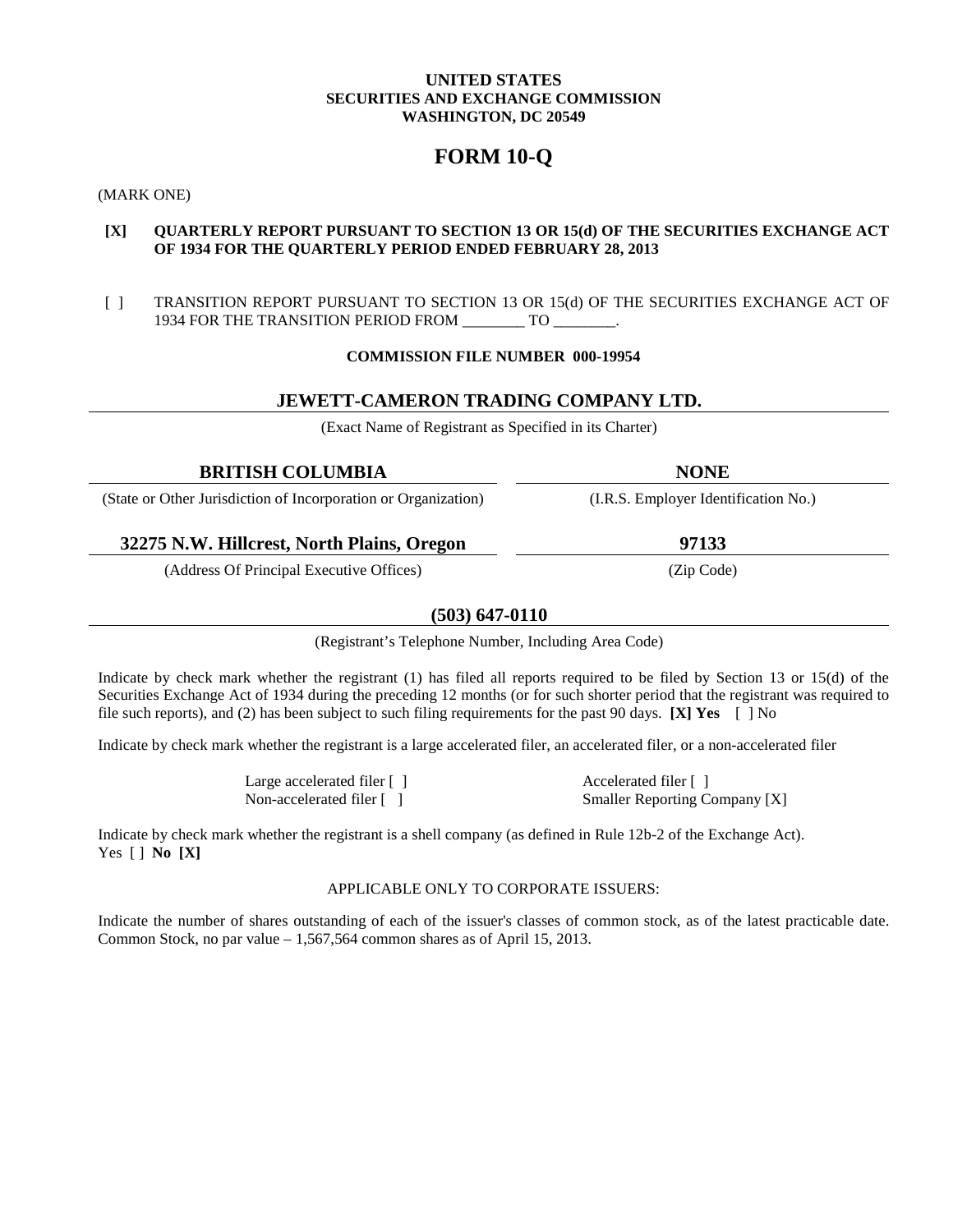# **Jewett-Cameron Trading Company Ltd.**

# **Index to Form 10-Q**

# **PART I – FINANCIAL INFORMATION**

| Item 1. | <b>Financial Statements</b>                                                                            | 3  |
|---------|--------------------------------------------------------------------------------------------------------|----|
| Item 2. | <b>Management's Discussion and Analysis of Financial Condition and Results of</b><br><b>Operations</b> | 22 |
| Item 3. | <b>Quantitative and Qualitative Disclosures about Market Risk</b>                                      | 26 |
| Item 4. | <b>Controls and Procedures</b>                                                                         | 26 |
|         | <b>PART II – OTHER INFORMATION</b>                                                                     |    |
| Item 1. | <b>Legal Proceedings</b>                                                                               | 27 |
| Item 2. | <b>Changes in Securities and Use of Proceeds</b>                                                       | 27 |
| Item 3. | <b>Defaults Upon Senior Securities</b>                                                                 | 27 |
| Item 4. | <b>Submission of Matters to a Vote of Securities Holders</b>                                           | 27 |
| Item 5. | <b>Other Information</b>                                                                               | 27 |
| Item 6. | <b>Exhibits</b>                                                                                        | 28 |
|         |                                                                                                        |    |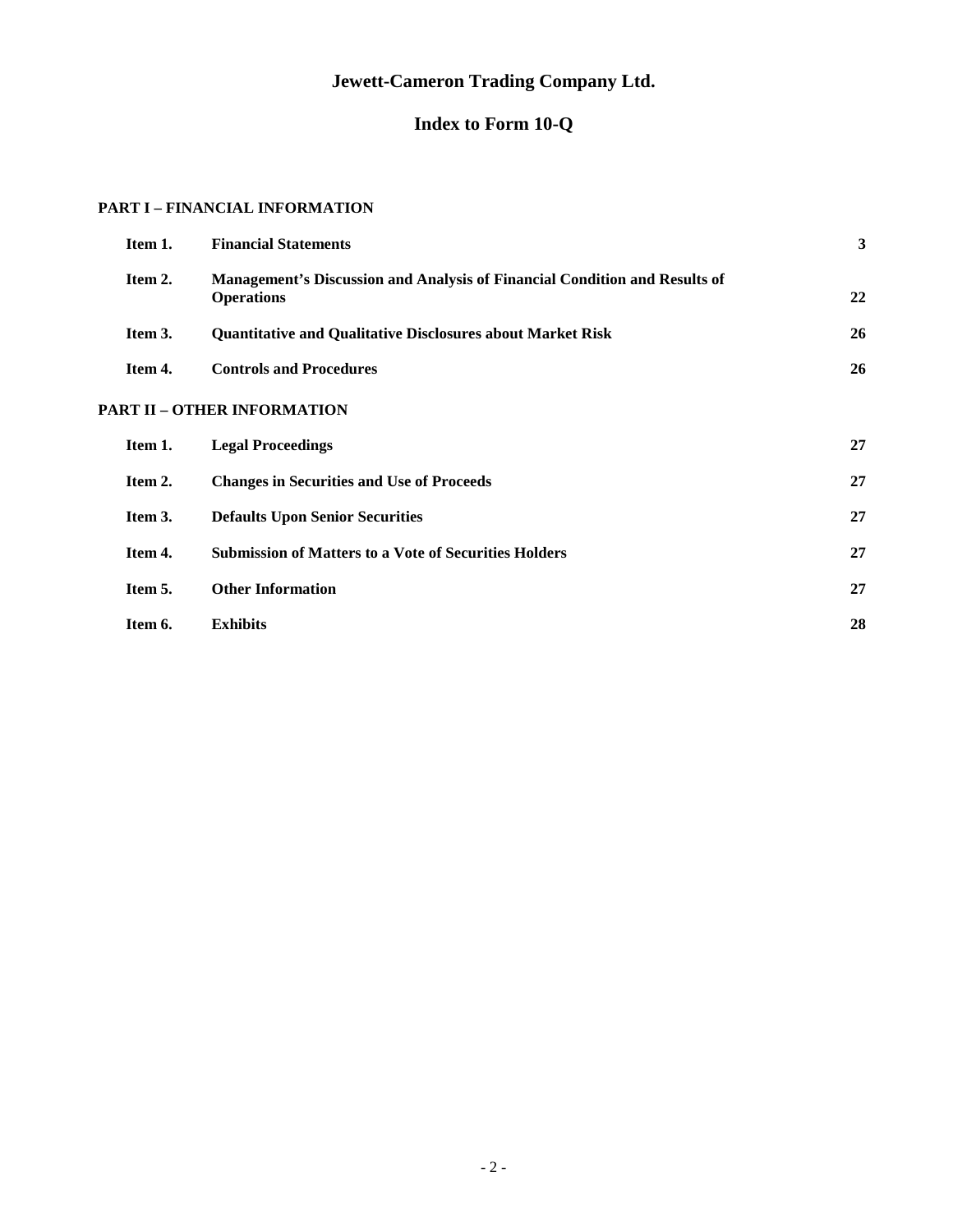# **PART 1 – FINANCIAL INFORMATION**

# **Item 1. Financial Statements**

# **JEWETT-CAMERON TRADING COMPANY LTD.**

**CONSOLIDATED FINANCIAL STATEMENTS (Expressed in U.S. Dollars) (Unaudited – Prepared by Management)**

**FEBRUARY 28, 2013**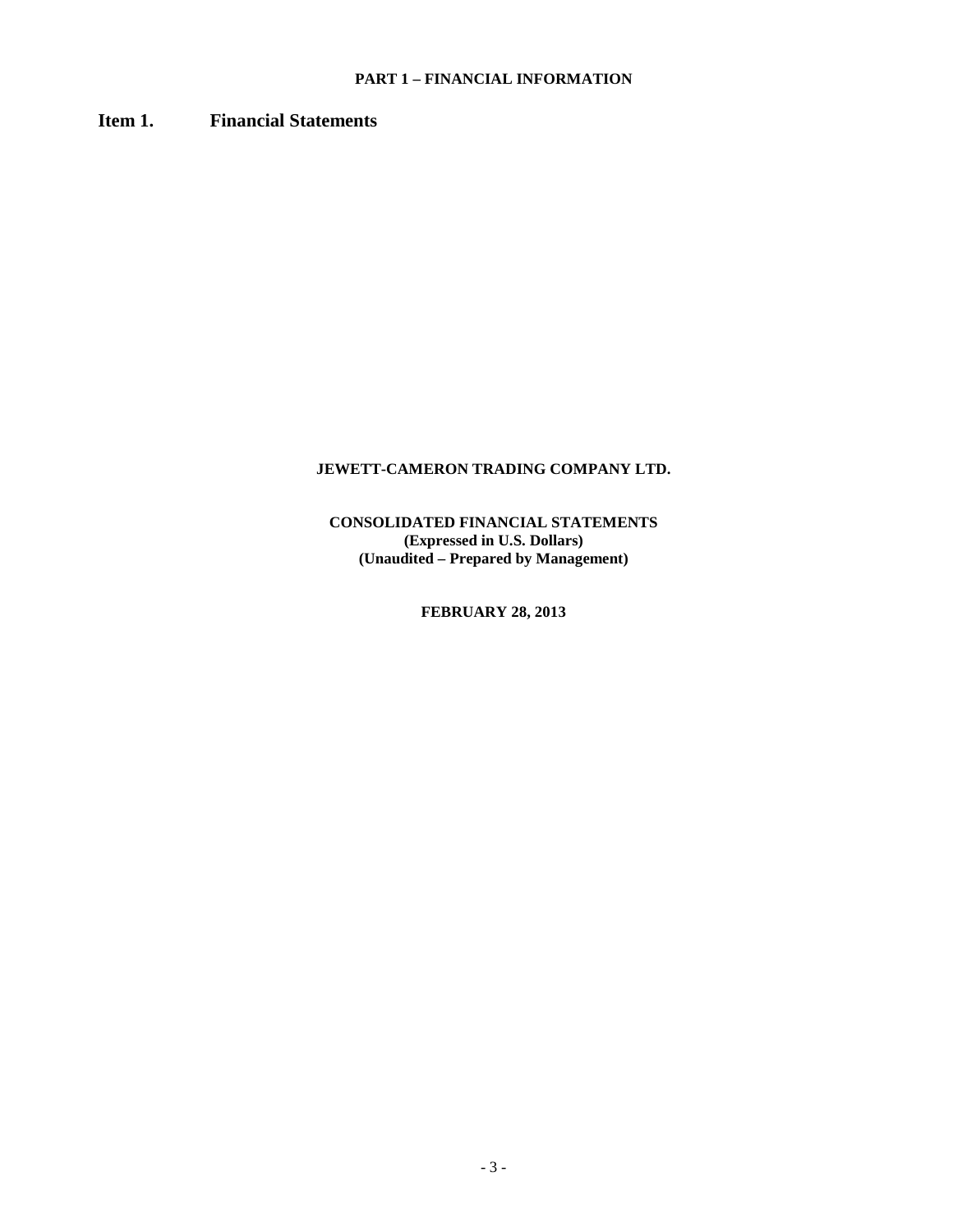CONSOLIDATED BALANCE SHEETS (Expressed in U.S. Dollars) (Prepared by Management) (Unaudited)

|                                                     | February 28,<br>2013 | August 31,<br>2012 |  |  |
|-----------------------------------------------------|----------------------|--------------------|--|--|
| <b>ASSETS</b>                                       |                      |                    |  |  |
| <b>Current assets</b>                               |                      |                    |  |  |
| Cash                                                | \$<br>4,342,588      | \$<br>7,309,388    |  |  |
| Accounts receivable, net of allowance               |                      |                    |  |  |
| of \$0 (August 31, 2012 - \$6,509)                  | 7,295,224            | 3,092,842          |  |  |
| Inventory, net of allowance                         |                      |                    |  |  |
| of \$132,333 (August 31, 2012 - \$139,869) (note 3) | 5,692,293            | 7,085,389          |  |  |
| Note receivable                                     |                      | 20,000             |  |  |
| Prepaid expenses                                    | 1,430,912            | 388,957            |  |  |
| Prepaid income taxes                                | 253,952              |                    |  |  |
| Total current assets                                | 19,014,969           | 17,896,576         |  |  |
| <b>Property, plant and equipment, net</b> (note 4)  | 1,989,760            | 1,997,109          |  |  |
| Intangible assets, net (note 5)                     | 404,498              | 444,203            |  |  |
| <b>Deferred income taxes</b> (note 6)               |                      | 101,573            |  |  |
| <b>Total assets</b>                                 | \$21,409,227         | \$20,439,461       |  |  |

*- Continued -*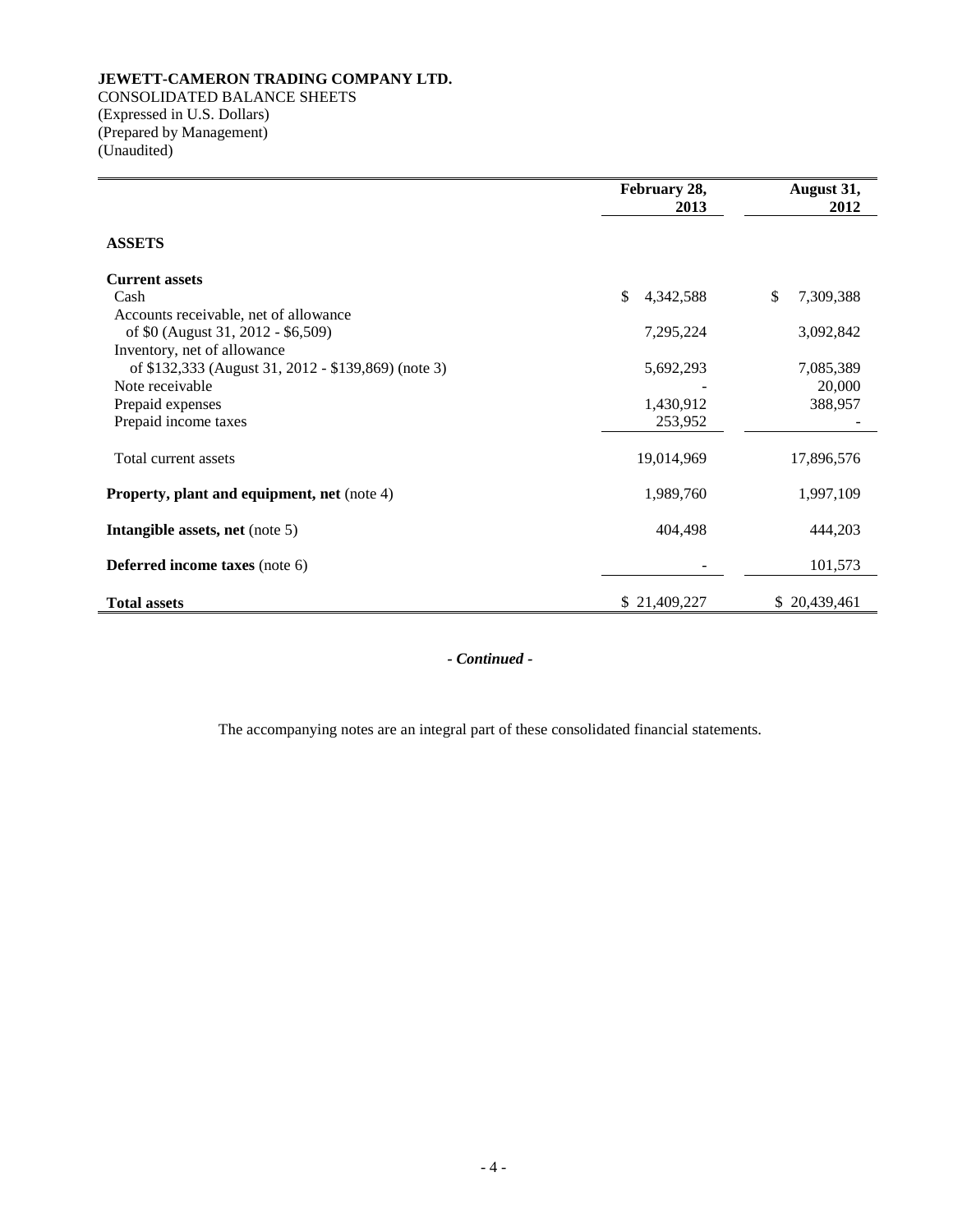CONSOLIDATED BALANCE SHEETS (Expressed in U.S. Dollars) (Prepared by Management) (Unaudited)

l,

|                                                          | February 28,<br>2013 | August 31,<br>2012 |
|----------------------------------------------------------|----------------------|--------------------|
|                                                          |                      |                    |
| Continued                                                |                      |                    |
| <b>LIABILITIES AND STOCKHOLDERS' EQUITY</b>              |                      |                    |
| <b>Current liabilities</b>                               |                      |                    |
| Accounts payable                                         | \$<br>1,332,491      | \$1,577,182        |
| Litigation reserve (Note $12(a)$ )                       | 157,570              | 170,819            |
| <b>Accrued liabilities</b>                               | 1,129,633            | 1,181,067          |
| Accrued income taxes                                     |                      | 37,203             |
| Total current liabilities                                | 2,619,694            | 2,966,271          |
| <b>Deferred tax liability</b> (note 6)                   | 49,850               |                    |
| <b>Total liabilities</b>                                 | 2,669,544            | 2,966,271          |
| <b>Contingent liabilities and commitments (note 12)</b>  |                      |                    |
| <b>Stockholders' equity</b>                              |                      |                    |
| Capital stock (note 8)                                   |                      |                    |
| Authorized                                               |                      |                    |
| 20,000,000 common shares, without par value              |                      |                    |
| 10,000,000 preferred shares, without par value<br>Issued |                      |                    |
| 1,567,564 common shares (August 31, 2012 - 1,567,971)    | 1,479,337            | 1,479,721          |
| Additional paid-in capital                               | 600,804              | 600,804            |
| Retained earnings                                        | 16,659,542           | 15,392,665         |
| Total stockholders' equity                               | 18,739,683           | 17,473,190         |
| Total liabilities and stockholders' equity               | \$21,409,227         | \$20,439,461       |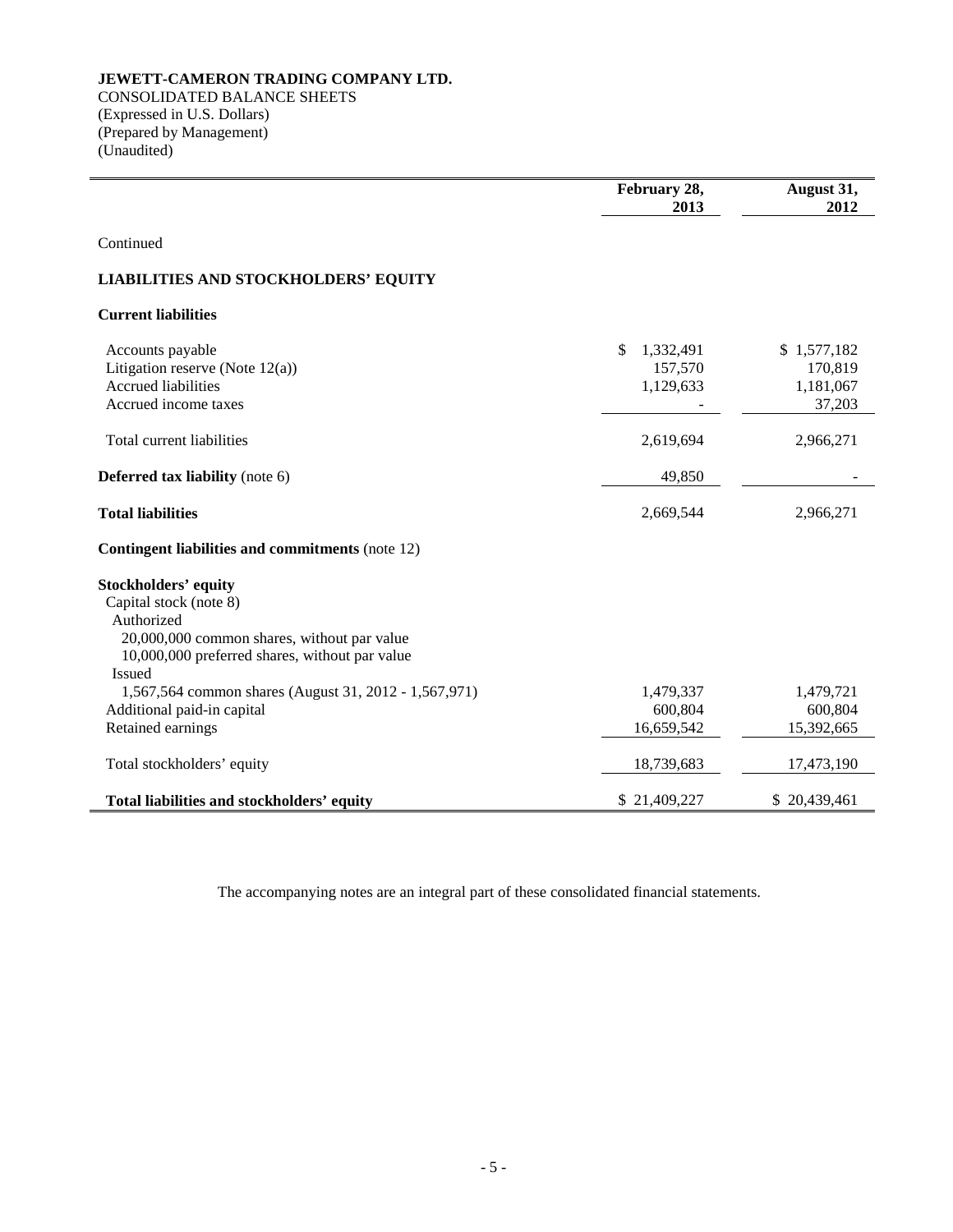# CONSOLIDATED STATEMENTS OF OPERATIONS (Expressed in U.S. Dollars)

(Prepared by Management) (Unaudited)

|                                                                                                                                                                             | <b>Three Month</b><br><b>Periods to the End</b><br>of February |                                      |    |                                  | <b>Periods to the End</b> |                                       |    |                                 |
|-----------------------------------------------------------------------------------------------------------------------------------------------------------------------------|----------------------------------------------------------------|--------------------------------------|----|----------------------------------|---------------------------|---------------------------------------|----|---------------------------------|
|                                                                                                                                                                             |                                                                | 2013                                 |    | 2012                             |                           | of February<br>2013                   |    | 2012                            |
| <b>SALES</b>                                                                                                                                                                |                                                                | \$14,227,824                         |    | \$11,751,797                     |                           | \$23,524,229                          |    | \$18,992,407                    |
| <b>COST OF SALES</b>                                                                                                                                                        |                                                                | 11,788,155                           |    | 9,660,496                        |                           | 19,093,554                            |    | 15,434,911                      |
| <b>GROSS PROFIT</b>                                                                                                                                                         |                                                                | 2,439,669                            |    | 2,091,301                        | 4,430,675                 |                                       |    | 3,557,496                       |
| <b>OPERATING EXPENSES</b><br>Selling, general and administrative expenses<br>Depreciation and amortization<br>Wages and employee benefits                                   |                                                                | 468,162<br>64,202<br>928,246         |    | 460,595<br>64,297<br>893,973     |                           | 803,982<br>121,696<br>1,753,553       |    | 888,944<br>125,495<br>1,707,686 |
|                                                                                                                                                                             |                                                                | 1,460,610                            |    | 1,418,865                        |                           | 2,679,231                             |    | 2,722,125                       |
| Income from operations                                                                                                                                                      |                                                                | 979,059                              |    | 672,436                          |                           | 1,751,444                             |    | 835,371                         |
| <b>OTHER ITEMS</b><br>Gain on sale of property, plant and equipment<br>Interest and other income<br>Interest expense (note $12(a)$ )<br>Litigation reserves (note $12(a)$ ) |                                                                | 353,852<br>6,605<br>(400)<br>360,057 |    | 16,203<br>1,443,629<br>1,459,832 |                           | 353,852<br>23,315<br>(400)<br>376,767 |    | 1,443,629<br>1,443,629          |
| Income before income taxes                                                                                                                                                  |                                                                | 1,339,116                            |    | 2,132,268                        | 2,128,211                 |                                       |    | 2,279,000                       |
| Income tax expense                                                                                                                                                          |                                                                | (548, 485)                           |    | (844, 494)                       | (856, 834)                |                                       |    | (927, 193)                      |
| Net income                                                                                                                                                                  | \$                                                             | 790,631                              |    | \$1,287,774                      |                           | \$1,271,377                           |    | \$1,351,807                     |
| Basic earnings per common share                                                                                                                                             | \$                                                             | 0.50                                 | \$ | 0.71                             | \$                        | 0.81                                  | \$ | 0.73                            |
| Diluted earnings per common share                                                                                                                                           | \$                                                             | 0.50                                 | \$ | 0.71                             | \$                        | 0.81                                  | \$ | 0.73                            |
| Weighted average number of common shares<br>outstanding:<br><b>Basic</b><br>Diluted                                                                                         |                                                                | 1,567,930<br>1,567,930               |    | 1,823,423<br>1,823,423           |                           | 1,567,951<br>1,567,951                |    | 1,861,819<br>1,861,819          |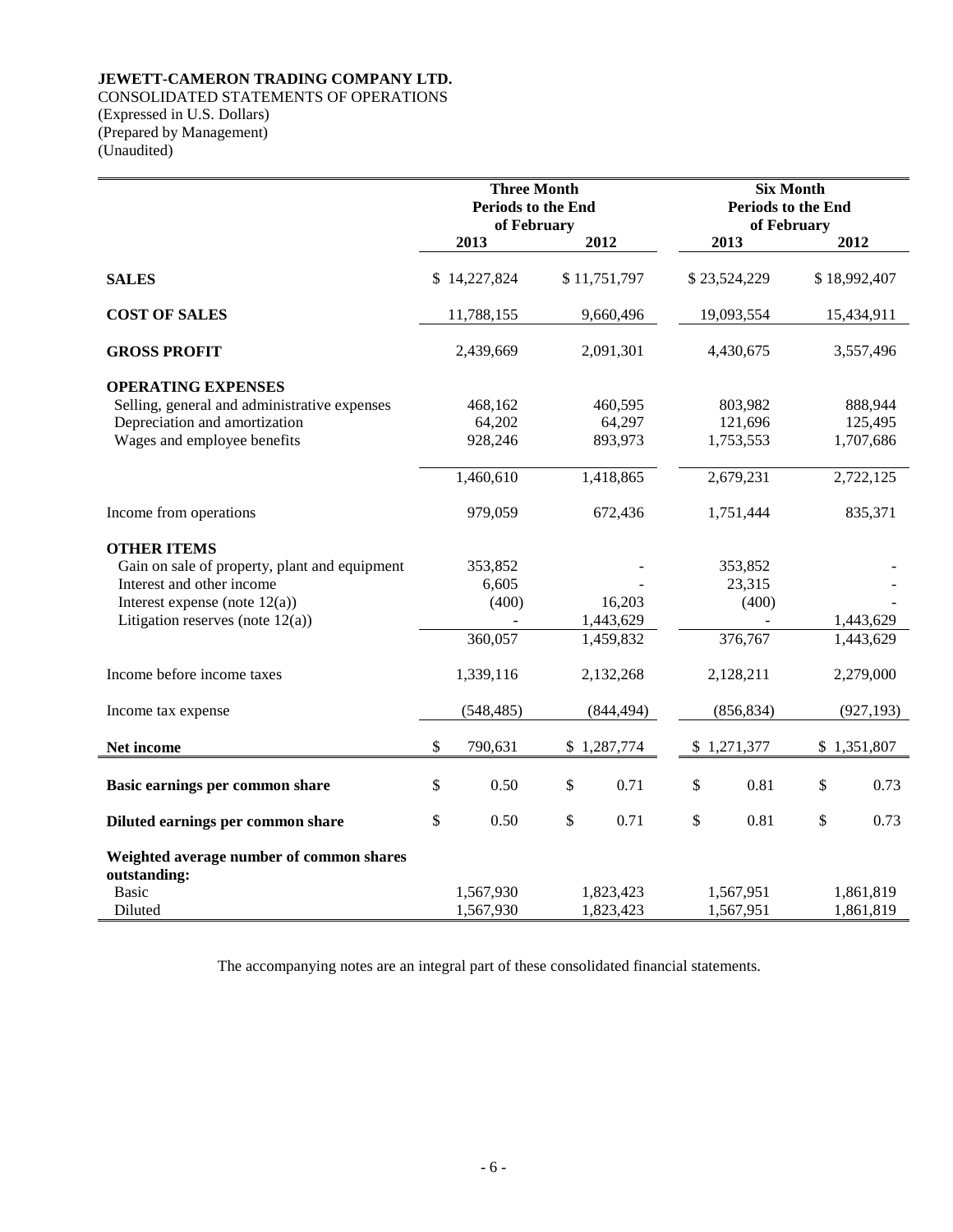# CONSOLIDATED STATEMENTS OF STOCKHOLDERS' EQUITY

(Expressed in U.S. Dollars) (Prepared by Management) (Unaudited)

| <b>Common Stock</b>                                     |                            |             |                                  |                          |                          |  |  |
|---------------------------------------------------------|----------------------------|-------------|----------------------------------|--------------------------|--------------------------|--|--|
|                                                         | Number of<br><b>Shares</b> | Amount      | Additional<br>paid-in<br>capital | Retained<br>earnings     | Total                    |  |  |
| <b>August 31, 2010</b>                                  | 2,311,937                  | \$2,181,814 | \$600,804                        | \$17,263,951             | 20,046,569<br>S.         |  |  |
| Shares repurchased and cancelled (note 9)<br>Net income | (403, 480)                 | (380,771)   |                                  | (3,079,374)<br>902,394   | (3,460,145)<br>902,394   |  |  |
| <b>August 31, 2011</b>                                  | 1,908,457                  | 1,801,043   | 600,804                          | 15,086,971               | 17,488,818               |  |  |
| Shares repurchased and cancelled (note 9)<br>Net income | (340, 486)                 | (321, 322)  | $\overline{\phantom{a}}$         | (2,754,237)<br>3,059,931 | (3,075,559)<br>3,059,931 |  |  |
| <b>August 31, 2012</b>                                  | 1,567,971                  | 1,479,721   | 600,804                          | 15,392,665               | 17,473,190               |  |  |
| Shares repurchased and cancelled (note 9)<br>Net income | (407)                      | (384)       | $\qquad \qquad \blacksquare$     | (4,500)<br>1,271,377     | (4,884)<br>1,271,377     |  |  |
| <b>February 28, 2013</b>                                | 1,567,564                  | \$1,479,337 | \$600,804                        | \$16,659,542             | \$18,739,683             |  |  |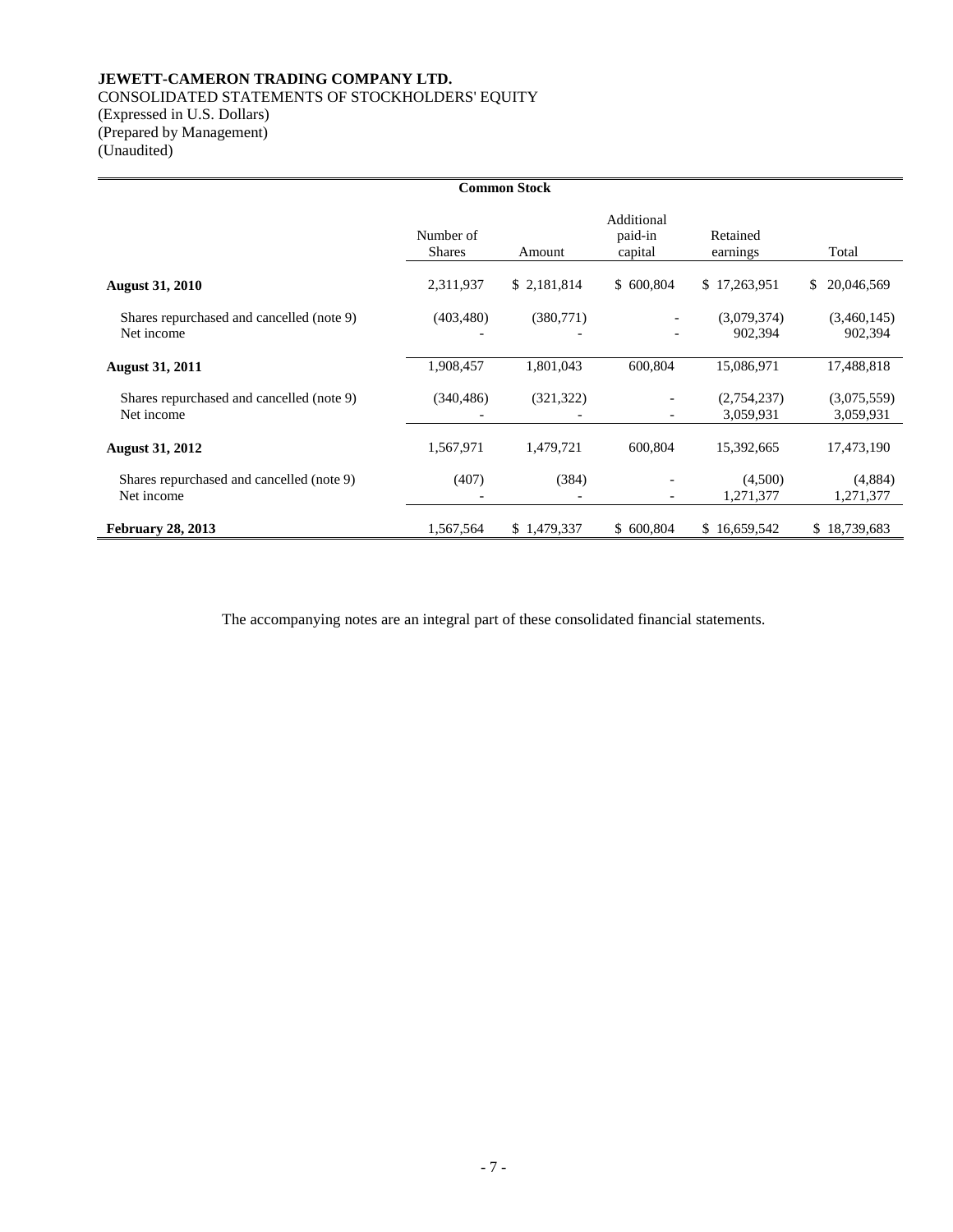CONSOLIDATED STATEMENTS OF CASH FLOWS (Expressed in U.S. Dollars) (Prepared by Management) (Unaudited)

|                                                     | <b>Three Month</b><br>Periods to the End<br>of February |               | <b>Six Month</b><br>Periods to the End<br>of February |             |
|-----------------------------------------------------|---------------------------------------------------------|---------------|-------------------------------------------------------|-------------|
|                                                     | 2013                                                    | 2012          | 2013                                                  | 2012        |
| CASH FLOWS FROM OPERATING ACTIVITIES                |                                                         |               |                                                       |             |
| Net income                                          | \$<br>790,631                                           | \$1,287,774   | \$1,271,377                                           | \$1,351,807 |
| Items not involving an outlay of cash:              |                                                         |               |                                                       |             |
| Depreciation and amortization                       | 64,202                                                  | 64,297        | 121,696                                               | 125,495     |
| Gain on sale of property, plant and equipment       | (353, 852)                                              |               | (353, 852)                                            |             |
| Deferred income taxes                               | 137,100                                                 | 805           | 151,423                                               | 1,557       |
| Interest income on litigation                       | (6,588)                                                 |               | (13,249)                                              |             |
| Changes in non-cash working capital items:          |                                                         |               |                                                       |             |
| Increase in accounts receivable                     | (4,628,402)                                             | (1, 101, 553) | (4,202,382)                                           | (56, 957)   |
| (Increase) decrease in inventory                    | 68,731                                                  | 2,009,567     | 1,393,096                                             | (667,774)   |
| (Increase) decrease in note receivable              |                                                         | (20,000)      | 20,000                                                | (20,000)    |
| (Increase) decrease in prepaid expenses             | 537,657                                                 | (352,902)     | (1,041,955)                                           | (353, 385)  |
| (Increase) decrease in prepaid income taxes         | (253,952)                                               | 600,580       | (253,952)                                             | 682,527     |
| Increase (decrease) in accounts payable and         |                                                         |               |                                                       |             |
| accrued liabilities                                 | 675,104                                                 | (1,527,732)   | (296, 125)                                            | (1,018,578) |
| Increase (decrease) in accrued income taxes         | (330, 957)                                              | 228,358       | (37,203)                                              | 228,358     |
|                                                     |                                                         |               |                                                       |             |
| Net cash provided by (used in) operating activities | (3,300,326)                                             | 1,189,194     | (3,241,126)                                           | 273,050     |
| <b>CASH FLOWS FROM INVESTING ACTIVITIES</b>         |                                                         |               |                                                       |             |
| Purchase of property, plant and equipment           | (18, 657)                                               | (17,718)      | (130,790)                                             | (30, 531)   |
| Purchase of intangible assets and other             |                                                         | (8,500)       |                                                       | (13,050)    |
| Proceeds from sale of property, plant and           |                                                         |               |                                                       |             |
| equipment                                           | 410,000                                                 |               | 410,000                                               |             |
| Net cash provided by (used in) investing activities | 391,343                                                 | (26, 218)     | 279,210                                               | (43,581)    |
| <b>CASH FLOWS FROM FINANCING ACTIVITIES</b>         |                                                         |               |                                                       |             |
| Redemption of common stock                          | (4,884)                                                 | (2,238,929)   | (4,884)                                               | (2,693,049) |
| Net cash used in financing activities               | (4,884)                                                 | (2,238,929)   | (4,884)                                               | (2,693,049) |
|                                                     |                                                         |               |                                                       |             |
| Net decrease in cash                                | (2,913,867)                                             | (1,075,953)   | (2,966,800)                                           | (2,463,580) |
| Cash, beginning of period                           | 7,256,455                                               | 5,386,500     | 7,309,388                                             | 6,774,127   |
| Cash, end of period                                 | \$4,342,588                                             | \$4,310,547   | \$4,342,588                                           | \$4,310,547 |

**Supplemental disclosure with respect to cash flows (note 15)**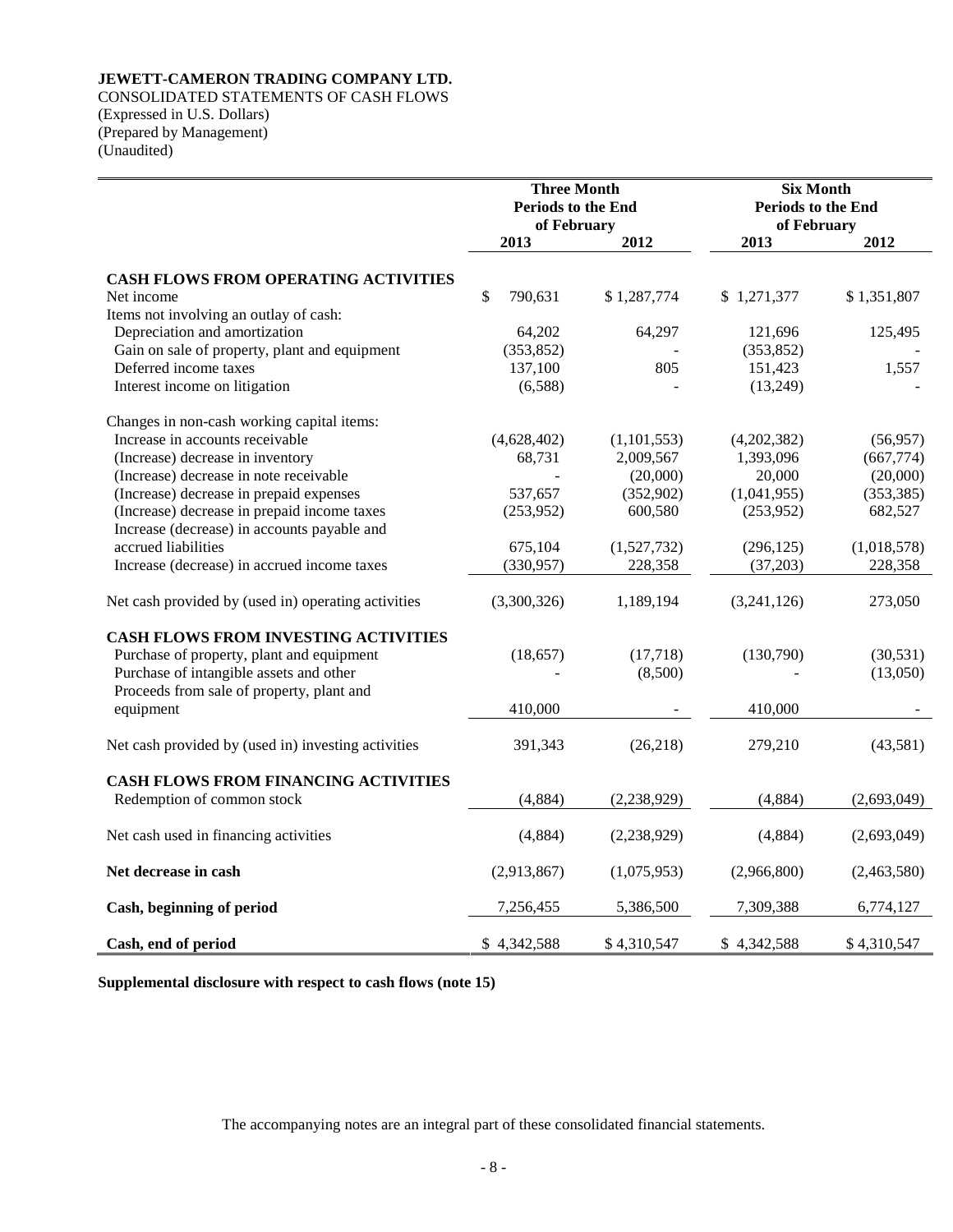### **JEWETT-CAMERON TRADING COMPANY LTD.** NOTES TO THE CONSOLIDATED FINANCIAL STATEMENTS (Expressed in U.S. Dollars) February 28, 2013 (Unaudited)

# **1. NATURE OF OPERATIONS**

Jewett-Cameron Trading Company Ltd. was incorporated in British Columbia on July 8, 1987 as a holding company for Jewett-Cameron Lumber Corporation ("JCLC"), incorporated September 1953. Jewett-Cameron Trading Company, Ltd. acquired all the shares of JCLC through a stock-for-stock exchange on July 13, 1987, and at that time JCLC became a wholly owned subsidiary. JCLC has the following wholly owned subsidiaries: MSI-PRO Co. ("MSI"), incorporated April 1996, Jewett-Cameron Seed Company, ("JCSC"), incorporated October 2000, and Greenwood Products, Inc. ("Greenwood"), incorporated February 2002. Jewett-Cameron Trading Company, Ltd. and its subsidiaries (the "Company") have no significant assets in Canada.

The Company, through its subsidiaries, operates out of facilities located in North Plains, Oregon. JCLC's business consists of the manufacturing and distribution of specialty metal products and wholesale distribution of wood products to home centers and other retailers located primarily in the United States. Greenwood is a processor and distributor of industrial wood and other specialty building products principally to customers in the marine and transportation industries in the United States. MSI is an importer and distributor of pneumatic air tools and industrial clamps in the United States. JCSC is a processor and distributor of agricultural seeds in the United States.

These unaudited financial statements are those of the Company and its wholly owned subsidiaries. In the opinion of management, the accompanying Consolidated Financial Statements of Jewett-Cameron Trading Company Ltd., contain all adjustments, consisting only of normal recurring adjustments, necessary to fairly state its financial position as of February 28, 2013 and August 31, 2012 and its results of operations and cash flows for the three and six month periods ended February 28, 2013 and February 29, 2012 in accordance with generally accepted accounting principles of the United States of America ("U.S. GAAP"). Operating results for the three and six month periods ended February 28, 2013 are not necessarily indicative of the results that may be experienced for the fiscal year ending August 31, 2013.

#### **2. SIGNIFICANT ACCOUNTING POLICIES**

#### **Generally accepted accounting principles**

These consolidated financial statements have been prepared in conformity with U.S. GAAP.

#### **Principles of consolidation**

These consolidated financial statements include the accounts of the Company and its wholly owned subsidiaries, JCLC, MSI, JCSC, and Greenwood, all of which are incorporated under the laws of Oregon, U.S.A.

All inter-company balances and transactions have been eliminated upon consolidation.

#### **Estimates**

The preparation of consolidated financial statements in conformity with generally accepted accounting principles in the United States of America requires management to make estimates and assumptions that affect the reported amounts of assets and liabilities and disclosure of contingent assets and liabilities at the date of the financial statements and the reported amounts of revenues and expenses during the reporting period. Significant estimates incorporated into the Company's consolidated financial statements include the estimated useful lives for depreciable and amortizable assets, the estimated allowances for doubtful accounts receivable and inventory obsolescence, possible product liability and possible product returns, and litigation contingencies and claims. Actual results could differ from those estimates.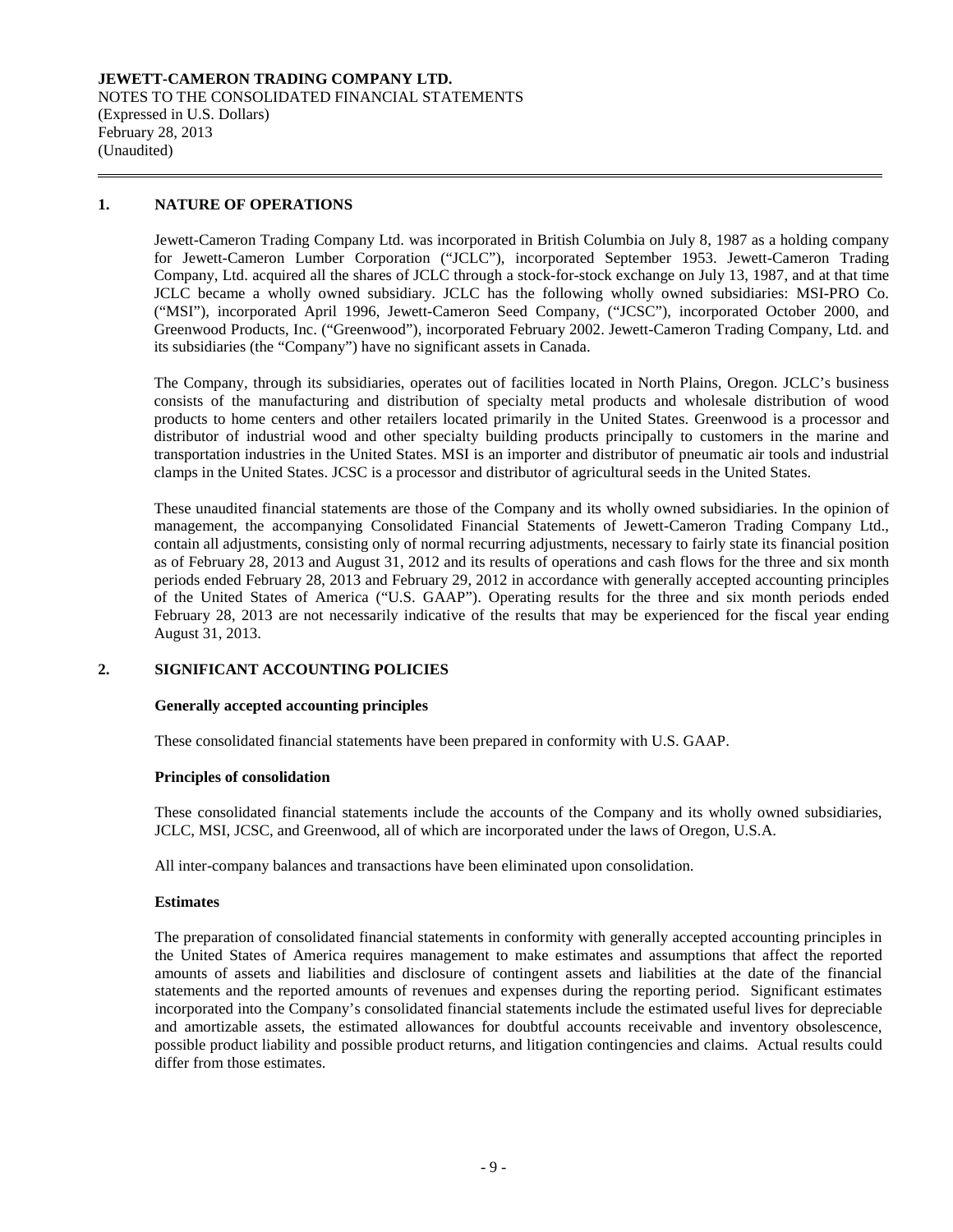#### **Cash and cash equivalents**

The Company considers all highly liquid instruments with maturity of three months or less at the time of issuance to be cash equivalents. At February 28, 2013, cash was \$4,342,588 compared to \$7,309,388 at August 31, 2012. At February 28, 2013 and August 31, 2012, there were no cash equivalents.

#### **Accounts receivable**

Trade and other accounts receivable are reported at face value less any provisions for uncollectible accounts considered necessary. Accounts receivable primarily includes trade receivables from customers. The Company estimates doubtful accounts on an item-by-item basis and includes over aged accounts as part of allowance for doubtful accounts, which are generally ones that are ninety days or greater overdue.

The Company extends credit to domestic customers and offers discounts for early payment. When extension of credit is not advisable, the Company relies on either prepayment or a letter of credit.

#### **Inventory**

Inventory, which consists primarily of finished goods, is recorded at the lower of cost, based on the average cost method, and market. Market is defined as net realizable value. An allowance for potential non-saleable inventory due to excess stock or obsolescence is based upon a review of inventory components.

#### **Property, plant and equipment**

Property, plant and equipment are recorded at cost less accumulated depreciation. The Company provides for depreciation over the estimated life of each asset on a straight-line basis over the following periods:

| Office equipment    | 5-7 years    |
|---------------------|--------------|
| Warehouse equipment | $2-10$ years |
| <b>Buildings</b>    | 5-30 years   |

#### **Intangibles**

The Company's intangible assets have a finite life and are recorded at cost. The most significant intangible assets are two patents related to gate support systems. Amortization is calculated using the straight-line method over the remaining lives of 60 months and 72 months, respectively, and are reviewed annually for impairment.

#### **Asset retirement obligations**

The Company records the fair value of an asset retirement obligation as a liability in the period in which it incurs a legal obligation associated with the retirement of tangible long-lived assets that result from the acquisition, construction, development, and normal use of the long-lived assets. The Company also records a corresponding asset which is amortized over the life of the asset. Subsequent to the initial measurement of the asset retirement obligation, the obligation is adjusted at the end of each period to reflect the passage of time (accretion expense) and changes in the estimated future cash flows underlying the obligation (asset retirement cost). The Company does not have any significant asset retirement obligations.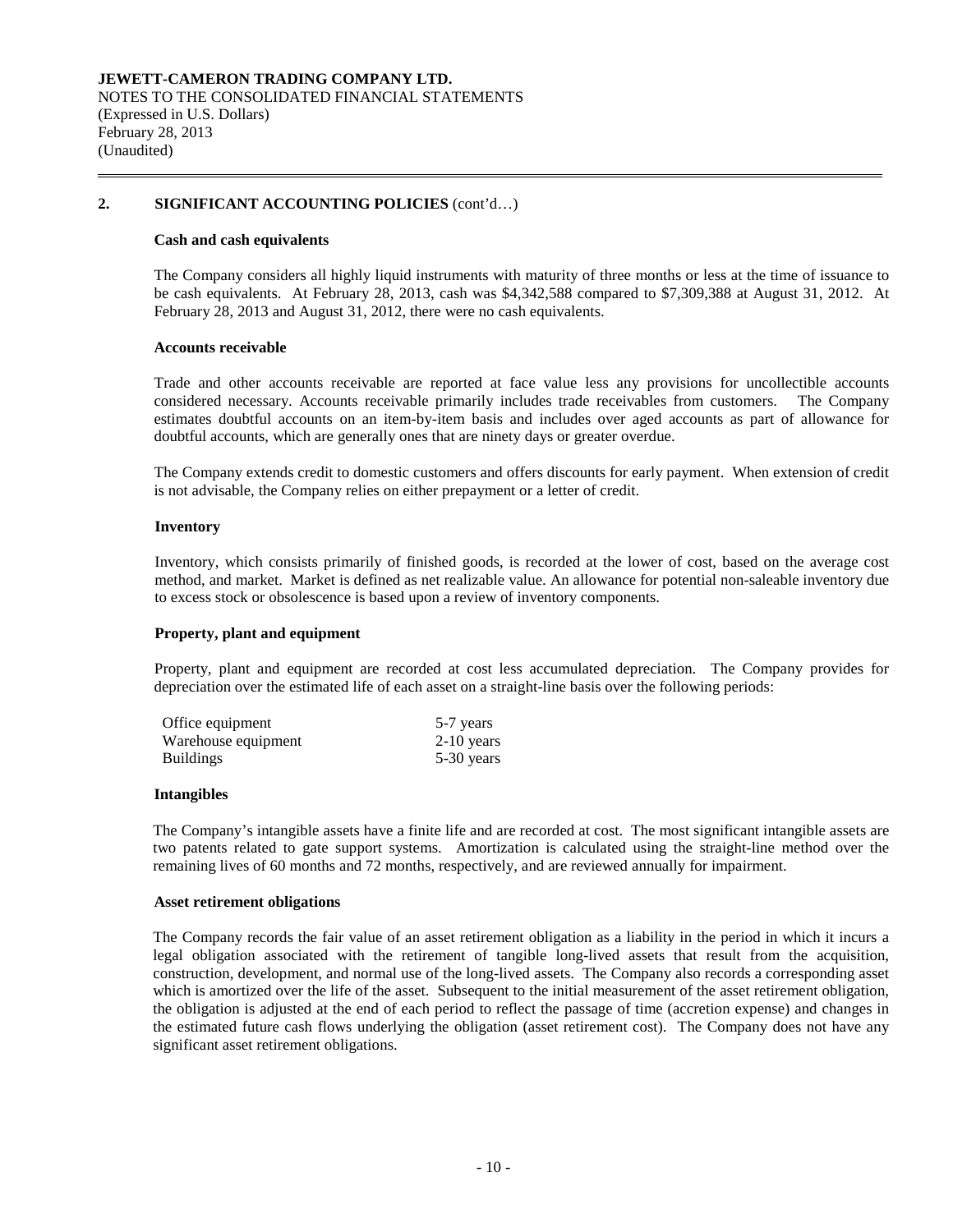#### **Impairment of long-lived assets and long-lived assets to be disposed of**

Long-lived assets are reviewed for impairment whenever events or changes in circumstances indicate that the carrying amount of an asset may not be recoverable. Recoverability of assets to be held and used is measured by a comparison of the carrying amount of an asset to future net cash flows expected to be generated by the asset. If such assets are considered to be impaired, the impairment to be recognized is measured by the amount by which the carrying amount of the assets exceeds the fair value of the assets. Assets to be disposed of are reported at the lower of the carrying amount and the fair value less costs to sell.

#### **Currency and foreign exchange**

These consolidated financial statements are expressed in U.S. dollars as the Company's operations are based only in the United States.

The Company does not have non-monetary or monetary assets and liabilities that are in a currency other than the U.S. dollar. Any income statement transactions in a foreign currency are translated at rates that approximate those in effect at the time of translation. Gains and losses from translation of foreign currency transactions into U.S. dollars are included in current results of operations.

#### **Earnings per share**

Basic earnings per common share is computed by dividing net income available to common shareholders by the weighted average number of common shares outstanding in the period. Diluted earnings per common share takes into consideration common shares outstanding (computed under basic earnings per share) and potentially dilutive common shares.

|                                                                 |               | Three Month Periods<br>to the End of February | <b>Six Month Periods</b><br>to the End of February |             |  |
|-----------------------------------------------------------------|---------------|-----------------------------------------------|----------------------------------------------------|-------------|--|
|                                                                 | 2013          | 2012                                          | 2013                                               | 2012        |  |
| Net income                                                      | 790,631<br>\$ | \$1,287,774                                   | \$1,271,377                                        | \$1,351,807 |  |
| Basic weighted average number of<br>common shares outstanding   | 1,567,930     | 1,823,423                                     | 1,567,951                                          | 1,861,819   |  |
| Effect of dilutive securities<br>Stock options                  |               |                                               |                                                    |             |  |
| Diluted weighted average number<br>of common shares outstanding | 1,567,930     | 1,823,423                                     | 1,567,951                                          | 1,861,819   |  |

The earnings per share data for the periods ended on February 28, 2013 and February 29, 2012 are as follows:

#### **Comprehensive income**

The Company has no items of other comprehensive income in any period presented. Therefore, net income presented in the consolidated statements of operations equals comprehensive income.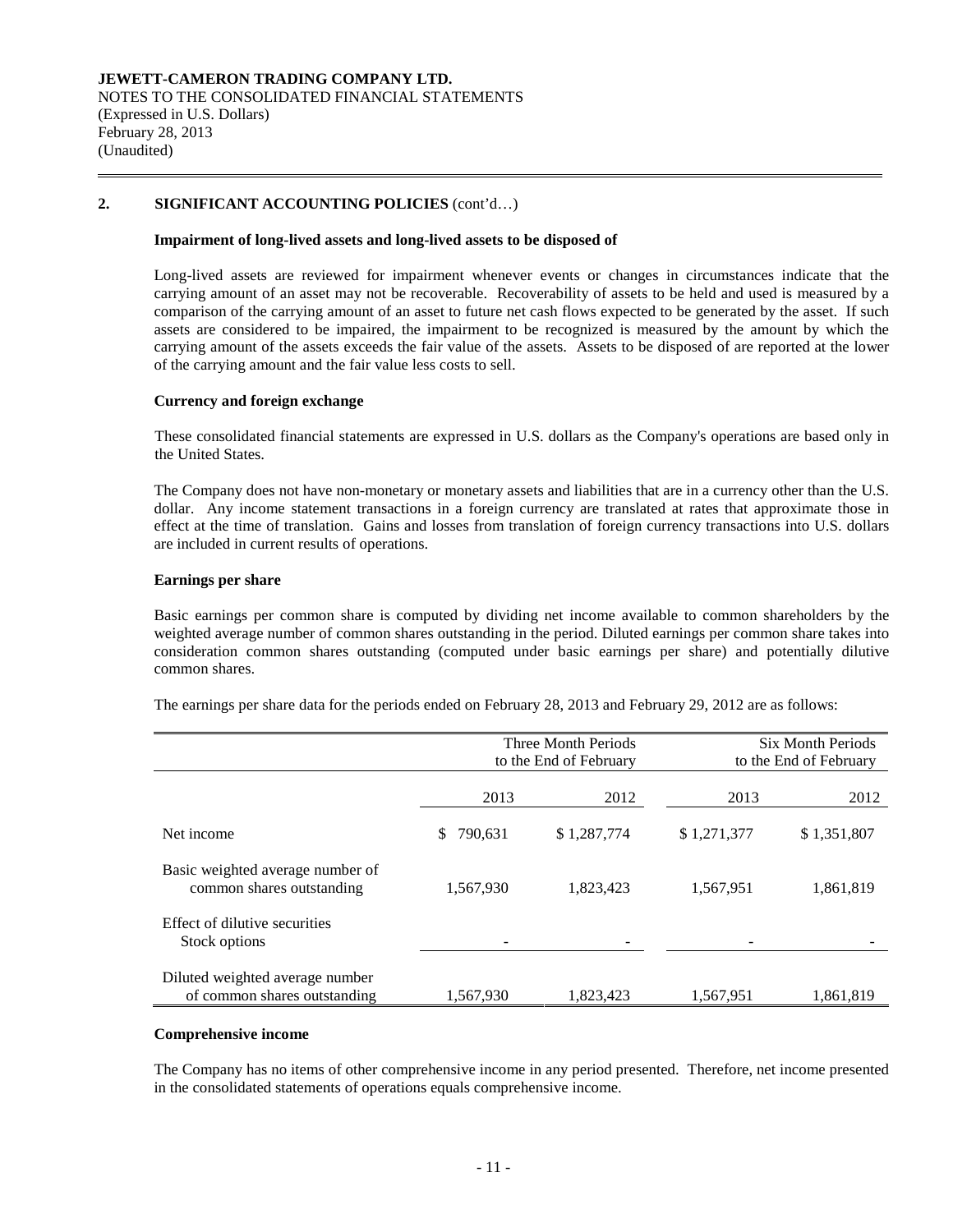#### **Stock-based compensation**

All stock-based compensation is recognized as an expense in the financial statements and such costs are measured at the fair value of the award.

No options were granted during the six month period ended February 28, 2013, and there were no options outstanding on February 28, 2013.

#### **Financial instruments**

The Company uses the following methods and assumptions to estimate the fair value of each class of financial instruments for which it is practicable to estimate such values:

*Cash* - the carrying amount approximates fair value because the amounts consist of cash held at a bank and cash held in short term investment accounts.

*Accounts receivable* - the carrying amounts approximate fair value due to the short-term nature and historical collectability.

*Notes receivable* - the carrying amounts approximate fair value due to the short-term nature of the amount.

*Accounts payable and accrued liabilities* - the carrying amount approximates fair value due to the short-term nature of the obligations.

The estimated fair values of the Company's financial instruments as of February 28, 2013 and August 31, 2012 follows:

|                                          | February 28,<br>August 31,<br>2012<br>2013 |               |                    |               |
|------------------------------------------|--------------------------------------------|---------------|--------------------|---------------|
|                                          | Carrying<br>Amount                         | Fair<br>Value | Carrying<br>Amount | Fair<br>Value |
| Cash                                     | \$4,342,588                                | \$4,342,588   | \$7,309,388        | \$7,309,388   |
| Accounts receivable, net of allowance    | 7.295.224                                  | 7.295.224     | 3,092,842          | 3,092,842     |
| Note receivable                          |                                            |               | 20,000             | 20,000        |
| Accounts payable and accrued liabilities | 2,462,124                                  | 2.462.124     | 2,758,249          | 2,758,249     |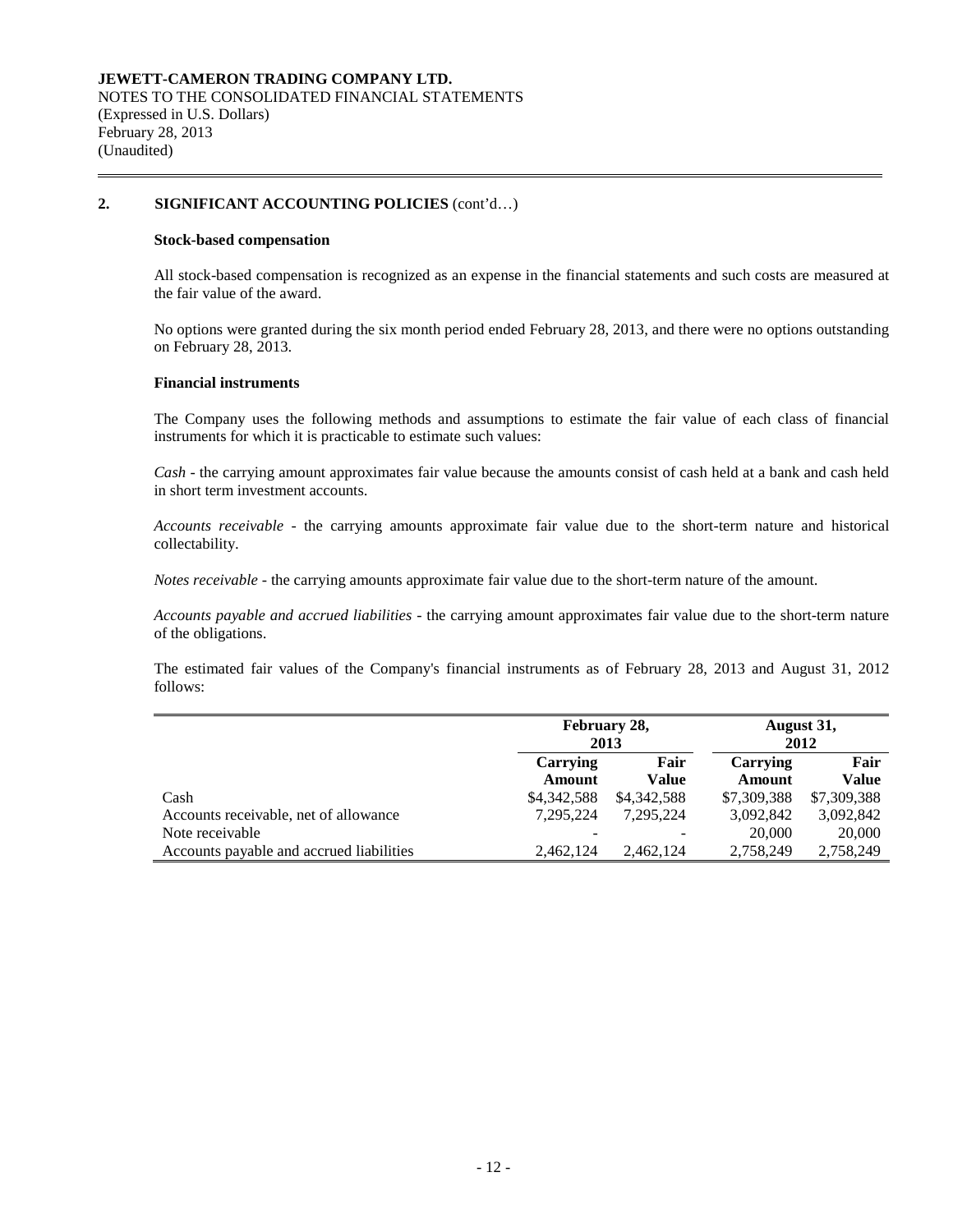#### **Financial instruments** (cont'd…)

The following table presents information about the assets that are measured at fair value on a recurring basis as of February 28, 2013, and indicates the fair value hierarchy of the valuation techniques the Company utilized to determine such fair value. In general, fair values determined by Level 1 inputs utilize quoted prices (unadjusted) in active markets for identical assets. Fair values determined by Level 2 inputs utilize data points that are observable such as quoted prices, interest rates and yield curves. Fair values determined by Level 3 inputs are unobservable data points for the asset or liability, and included in situations where there is little, if any, market activity for the asset:

|         | February 28,<br>2013 | <b>Quoted Prices</b><br>in Active<br><b>Markets</b><br>(Level 1) | <b>Significant</b><br><b>Other</b><br><b>Observable</b><br>Inputs<br>(Level 2) | <b>Significant</b><br><b>Unobservable</b><br>Inputs<br>(Level 3) |
|---------|----------------------|------------------------------------------------------------------|--------------------------------------------------------------------------------|------------------------------------------------------------------|
| Assets: |                      |                                                                  |                                                                                |                                                                  |
| Cash    | \$<br>4.342.588      | 4.342.588                                                        | \$                                                                             |                                                                  |

The fair values of cash are determined through market, observable and corroborated sources.

#### **Income taxes**

A deferred tax asset or liability is recorded for all temporary differences between financial and tax reporting and net operating loss carryforwards. Deferred tax expense (benefit) results from the net change during the year of deferred tax assets and liabilities.

Deferred tax assets are reduced by a valuation allowance when, in the opinion of management, it is more likely than not that some portion or all of the deferred tax assets will not be realized. Deferred tax assets and liabilities are adjusted for the effects of changes in tax laws and rates on the date of enactment.

#### **Shipping and handling costs**

The Company incurs certain expenses related to preparing, packaging and shipping its products to its customers, mainly third-party transportation fees. All costs related to these activities are included as a component of cost of goods sold in the consolidated statement of operations. All costs billed to the customer are included as revenue in the consolidated statement of operations.

#### **Revenue recognition**

.

The Company recognizes revenue from the sales of lumber, building supply products, industrial wood products and specialty metal products and other specialty products and tools, when the products are shipped, title passes, and the ultimate collection is reasonably assured. Revenue from the Company's seed operations is generated from seed processing, handling and storage services provided to seed growers, and by the sales of seed products. Revenue from the provision of these services and products is recognized when the services have been performed and products sold and collection of the amounts is reasonably assured.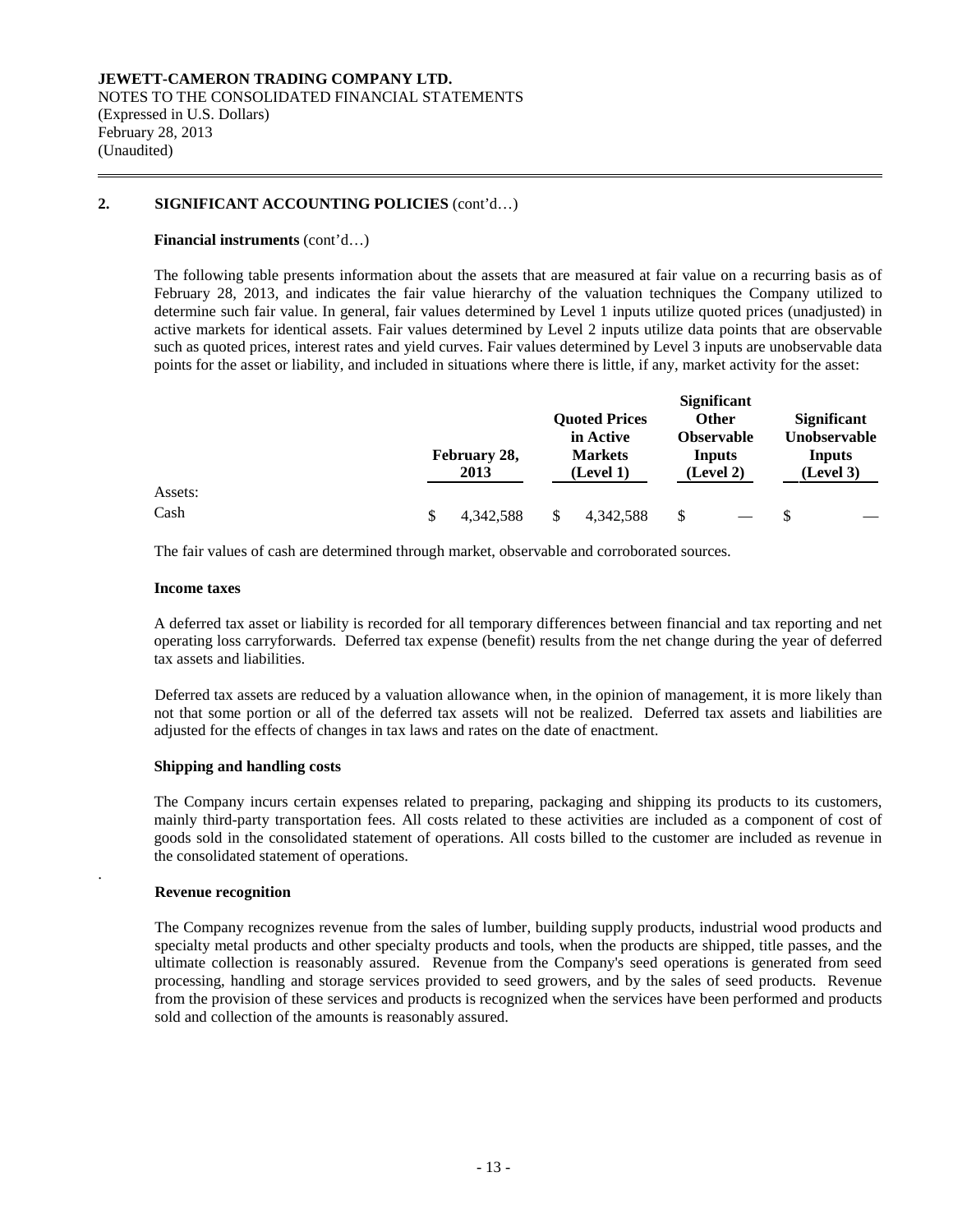#### **Reclassifications**

Certain reclassifications have been made to prior periods' consolidated financial statements to conform to the classifications used in the current period.

#### **Recent Accounting Pronouncements**

In May 2011, the FASB issued ASU No. 2011-04, "Fair Value Measurement Amendments to Achieve Common Fair Value Measurement and Disclosure Requirements in U.S. GAAP and IFRS", which provides guidance to achieve common fair value measurement and disclosure requirements between GAAP and International Financial Reporting Standards. This guidance amends current fair value measurement and disclosure guidance to include increased transparency around valuation inputs and investment categorization. The guidance is effective for fiscal years and interim periods beginning after December 15, 2011. The adoption of this new guidance did not have, and is not expected to have, a material impact on the Company's consolidated financial statements.

In June 2011, the FASB issued ASU No. 2011-05, "Presentation of Comprehensive Income" which provides guidance regarding presentation of other comprehensive income in the financial statements. This guidance will eliminate the option under GAAP to present other comprehensive income in the statement of changes in equity. Under the guidance, the Company will have the option to present the components of net income and comprehensive income in either one or two consecutive financial statements. The guidance is effective for fiscal years, and interim periods within those years, beginning after December 15, 2011. The adoption of this new guidance did not have, and is not expected to have, a material impact on the Company's consolidated financial statements.

In September 2011, the FASB issued ASU 2011-08 "Testing Goodwill for Impairment", which gives companies the option to first perform a qualitative assessment to determine whether it is more likely than not that the fair value of a reporting unit is less than its carrying amount before performing the two-step test mandated prior to this update. This ASU also provides companies with a revised list of examples of events and circumstances to consider, in their totality, to determine whether it is more likely than not that the fair value of a reporting unit is less than its carrying amount. If a company concludes that this is the case, it must perform the two-step test. Otherwise, a company may skip the two-step test. Companies are not required to perform the qualitative assessment and may instead proceed directly to the first step of the two-part test. This ASU is effective for fiscal years, and interim periods within those years, beginning after December 15, 2011. The adoption of this new guidance did not have, and is not expected to have, a material impact on the Company's consolidated financial statements

#### **3. INVENTORY**

A summary of inventory is as follows:

|                                                                                    | February 28,<br>2013             | August 31,<br>2012                |
|------------------------------------------------------------------------------------|----------------------------------|-----------------------------------|
| Wood products and metal products<br>Industrial tools<br>Agricultural seed products | \$5,174,656<br>456,281<br>61,356 | \$6,457,600<br>437,347<br>190,442 |
|                                                                                    | \$5,692,293                      | \$7,085,389                       |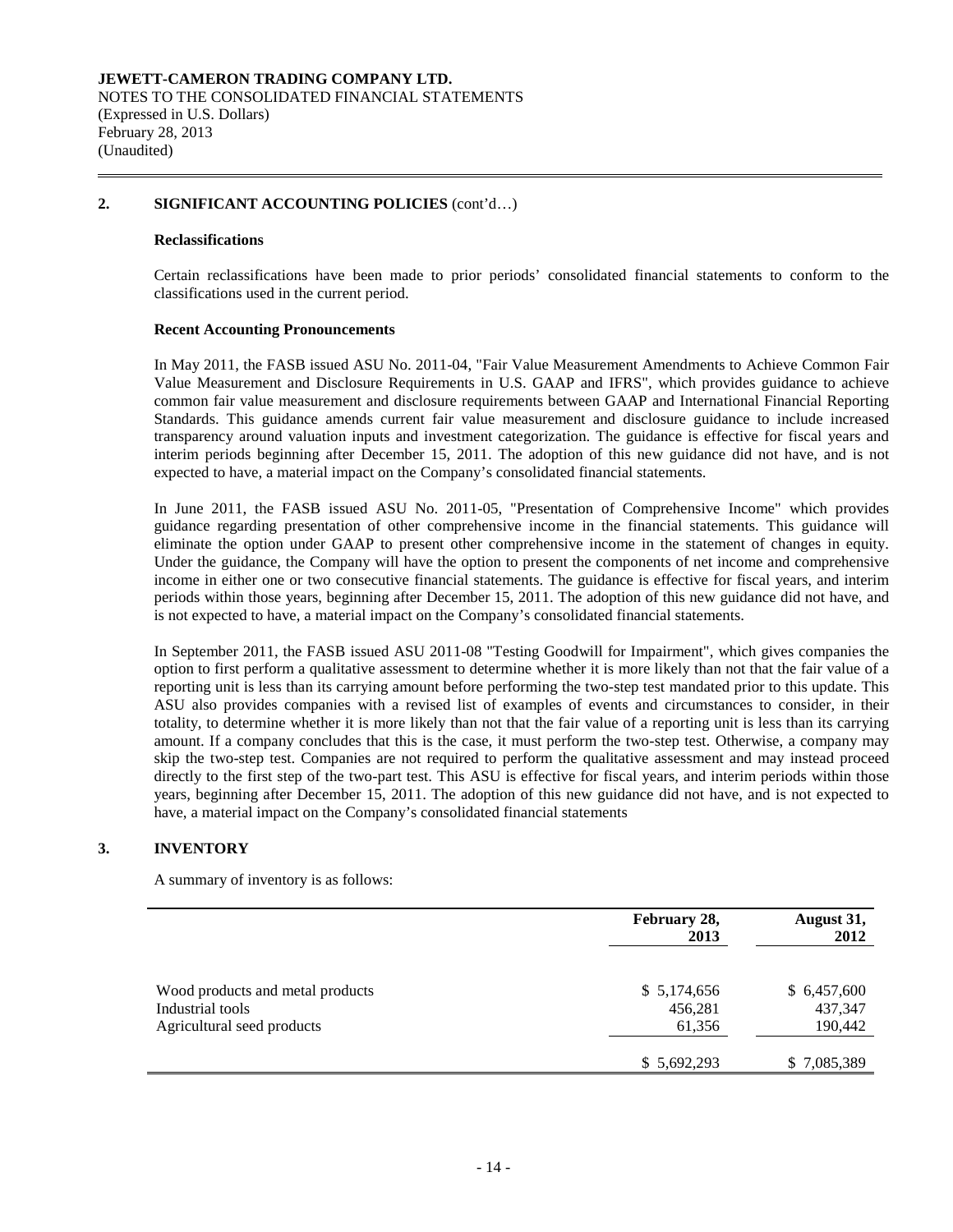# **4. PROPERTY, PLANT AND EQUIPMENT**

A summary of property, plant, and equipment is as follows:

|                          | February 28,<br>2013 | August 31,<br>2012 |
|--------------------------|----------------------|--------------------|
| Office equipment         | \$<br>512,343        | \$<br>491,470      |
| Warehouse equipment      | 1,433,335            | 1,343,311          |
| <b>Buildings</b>         | 2,382,448            | 2,362,555          |
| Land                     | 761,924              | 818,072            |
|                          | 5,090,050            | 5,015,408          |
| Accumulated depreciation | (3,100,290)          | (3,018,299)        |
| Net book value           | 1,989,760<br>\$      | 1,997,109<br>\$    |

In the event that facts and circumstances indicate that the carrying amount of an asset may not be recoverable and an estimate of future discounted cash flows is less than the carrying amount of the asset, an impairment loss will be recognized. Management's estimates of revenues, operating expenses, and operating capital are subject to certain risks and uncertainties which may affect the recoverability of the Company's investments in its assets. Although management has made its best estimate of these factors based on current conditions, it is possible that changes could occur which could adversely affect management's estimate of the net cash flow expected to be generated from its operations.

# **5. INTANGIBLE ASSETS**

A summary of intangible assets is as follows:

|                          | February 28, | August 31, |
|--------------------------|--------------|------------|
|                          | 2013         | 2012       |
| Patent                   | \$850,000    | \$850,000  |
| Other                    | 43,655       | 43,655     |
|                          | 893,655      | 893,655    |
| Accumulated amortization | (489, 157)   | (449, 452) |
| Net book value           | \$404,498    | \$444,203  |

# **6. DEFERRED INCOME TAXES**

Deferred income tax liabilities as of February 28, 2013 of \$49,850, and deferred tax assets as of August 31, 2012 of \$101,573 reflect the net tax effects of temporary differences between the carrying amounts of assets and liabilities for financial reporting purposes and the amounts used for income tax purposes.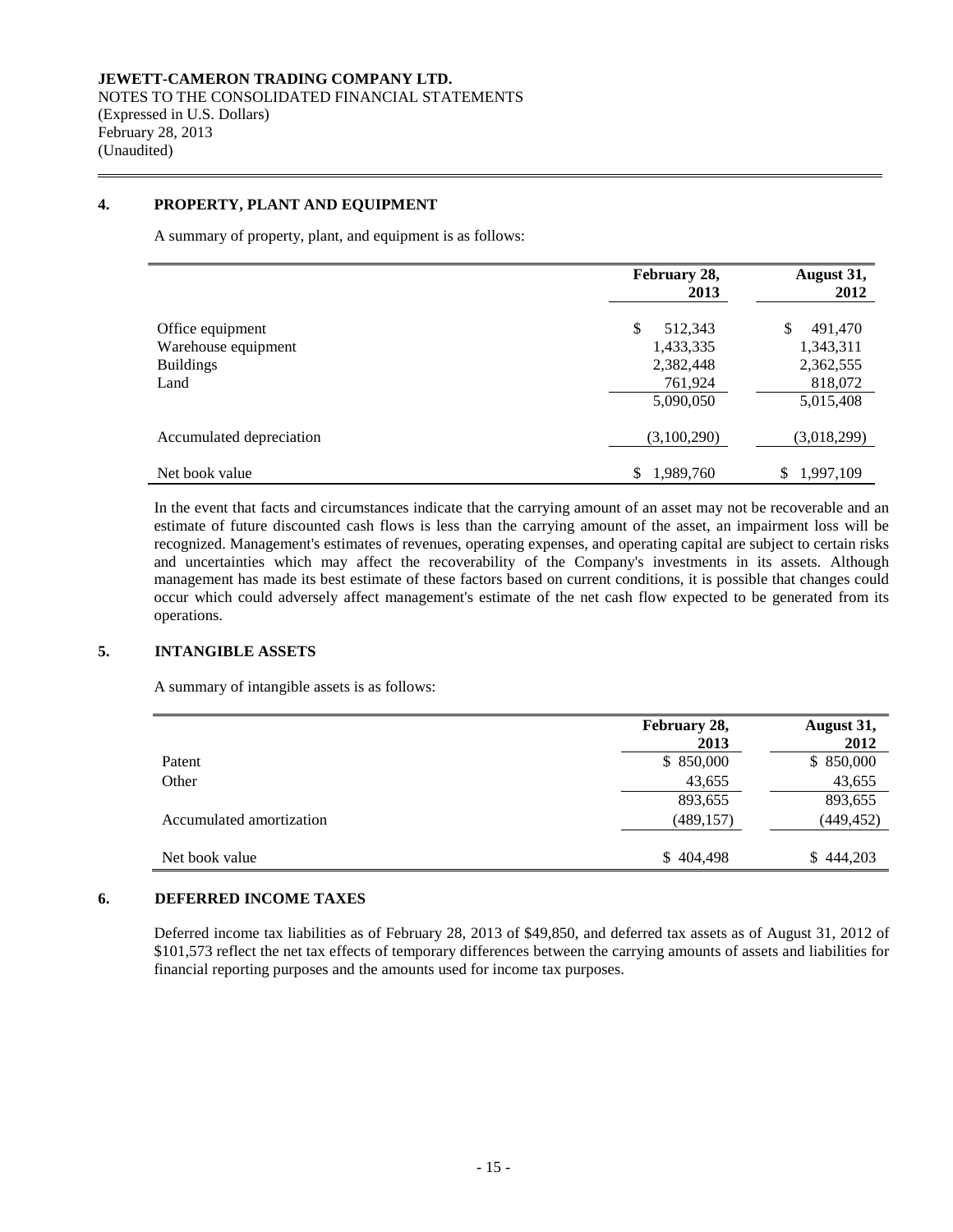# **7. BANK INDEBTEDNESS**

There was no bank indebtedness under the Company's line of credit as of February 28, 2013 or August 31, 2012.

Bank indebtedness, when it exists, is secured by an assignment of accounts receivable and inventory. Interest is calculated solely on the one month LIBOR rate plus 200 basis points.

# **8. CAPITAL STOCK**

#### **Common stock**

Holders of common stock are entitled to one vote for each share held. There are no restrictions that limit the Company's ability to pay dividends on its common stock. The Company has not declared any dividends since incorporation.

# **9. CANCELLATION OF CAPITAL STOCK**

Treasury stock may be kept based on an acceptable inventory method such as the average cost basis. Upon disposition or cancellation, the treasury stock account is credited for an amount equal to the number of shares cancelled, multiplied by the cost per share and the difference is treated as additional paid-in-capital in excess of stated value.

During the 2nd quarter of fiscal 2013 ended February 28, 2013, the Company repurchased and cancelled a total of 407 common shares common shares of its common stock under a 10b5-1 share repurchase plan. The total cost was \$4,884 at an average price of \$12.00 per share. The premium paid to acquire these shares over their per share book value in the amount of \$4,500 was recorded as a decrease to retained earnings.

During the 3rd quarter of fiscal 2012 ended May 31, 2012, the Company repurchased and cancelled a total of 41,899 common shares of its common stock under a 10b5-1 share repurchase plan. The total cost was \$382,510 at an average price of \$9.13 per share. The premium paid to acquire these shares over their per share book value in the amount of \$342,969 was recorded as a decrease to retained earnings.

During the 2nd quarter of fiscal 2012 ended February 29, 2012, the Company repurchased and cancelled a total of 248,587 shares of its common stock under a 10b5-1 share repurchase plan. The total cost was \$2,238,929 at an average share price of \$9.01 per share. The premium paid to acquire these shares over their per share book value in the amount of \$2,004,334 was recorded as a decrease to retained earnings.

During the 1st quarter of fiscal 2012 ended November 30, 2011, the Company repurchased and cancelled a total of 50,000 shares of its common stock under a 10b5-1 share repurchase plan. The total cost was \$454,120 at an average share price of \$9.08 per share. The premium paid to acquire these shares over their per share book value in the amount of \$406,934 was recorded as a decrease to retained earnings.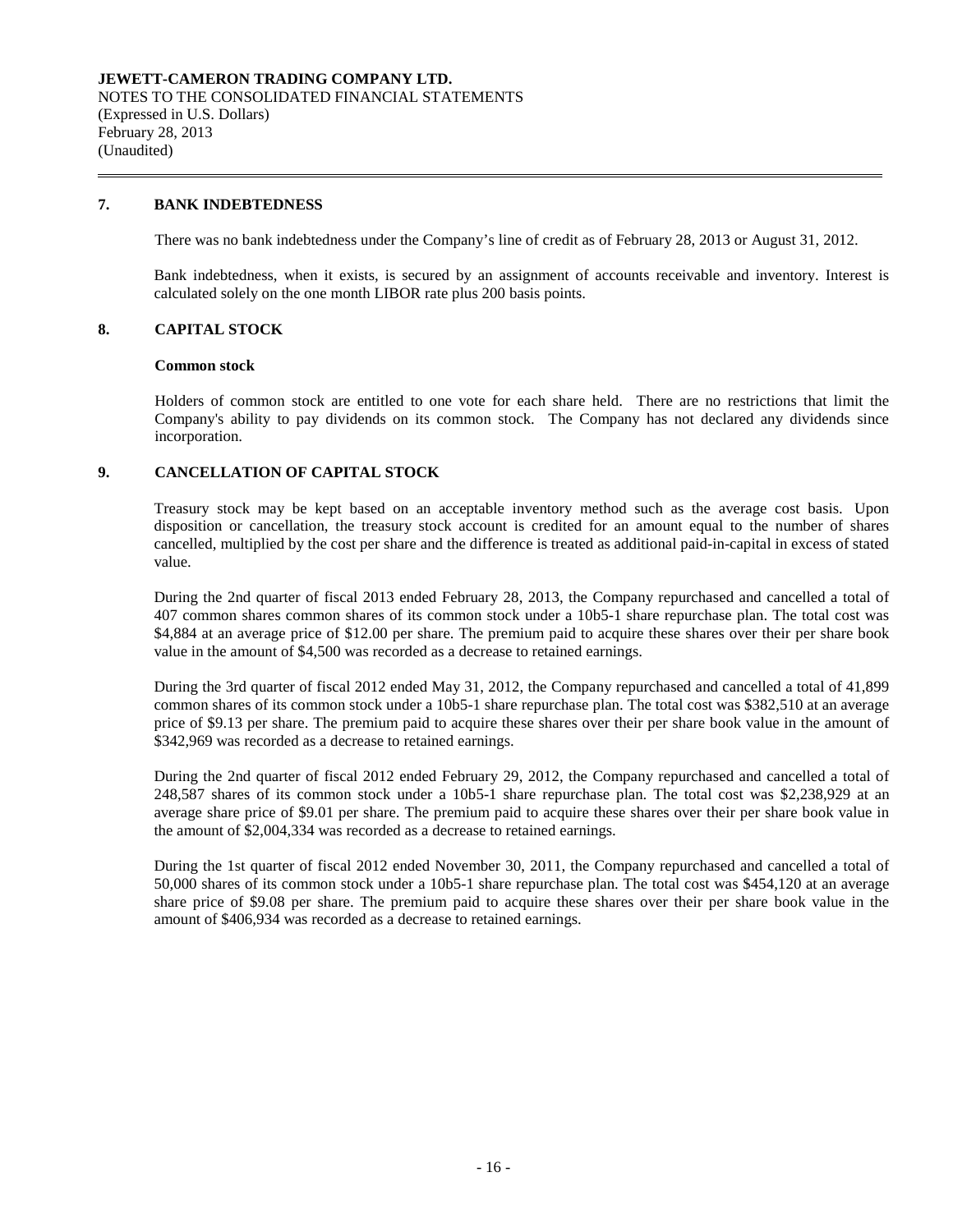# **10. STOCK OPTIONS**

The Company has a stock option program under which stock options to purchase securities from the Company can be granted to directors and employees of the Company on terms and conditions acceptable to the regulatory authorities of Canada, notably the Ontario Securities Commission and the British Columbia Securities Commission.

Under the stock option program, stock options for up to 10% of the number of issued and outstanding common shares may be granted from time to time, provided that stock options in favor of any one individual may not exceed 5% of the issued and outstanding common shares. No stock option granted under the stock option program is transferable by the optionee other than by will or the laws of descent and distribution, and each stock option is exercisable during the lifetime of the optionee only by such optionee. Generally, no option can be for a term of more than 10 years from the date of the grant.

The exercise price of all stock options, granted under the stock option program, must be at least equal to the fair market value (subject to regulated discounts) of such common shares on the date of grant. Options vest at the discretion of the board of directors.

The Company had no stock options outstanding as of February 28, 2013 and August 31, 2012.

# **11. EMPLOYEE STOCK OWNERSHIP PLAN ("ESOP")**

The Company sponsors an ESOP that covers all U.S. employees who are employed by the Company on August 31 of each year and who have at least one thousand hours with the Company in the twelve months preceding that date. The ESOP formerly held common shares of the Company and granted to participants in the plan certain ownership rights in, but not possession of, or voting control of, any common stock of the Company held by the Trustee of the Plan. Shares of common stock were allocated annually to participants in the ESOP pursuant to a prescribed formula. The Company records compensation expense based on the market price of the Company's shares when they were allocated. Any dividends on allocated ESOP shares are recorded as a reduction of retained earnings. Beginning in fiscal 2010, the ESOP began its investment in diversified mutual funds. During fiscal 2011 and 2012, all of the Company's shares held by the ESOP were sold, with the majority repurchased by the Company and cancelled under the 10b5-1 share repurchase plans. Effective June 30, 2012, the ESOP has been terminated, subject to the approval of the Internal Revenue Service. No further contributions shall be made to the ESOP. Upon receipt of approval from the Internal Revenue Service, the remaining assets shall be distributed to the participants pursuant to the terms of the Plan.

ESOP compensation expense was \$Nil for the six month periods ended February 28, 2013, and \$Nil for the fiscal year ended August 31, 2012, respectively, and is included in wages and employee benefits. The ESOP shares are as follows:

|                      | <b>February 28, 2013</b> | <b>August 31, 2012</b> |
|----------------------|--------------------------|------------------------|
| Shares owned by ESOP |                          | Nil                    |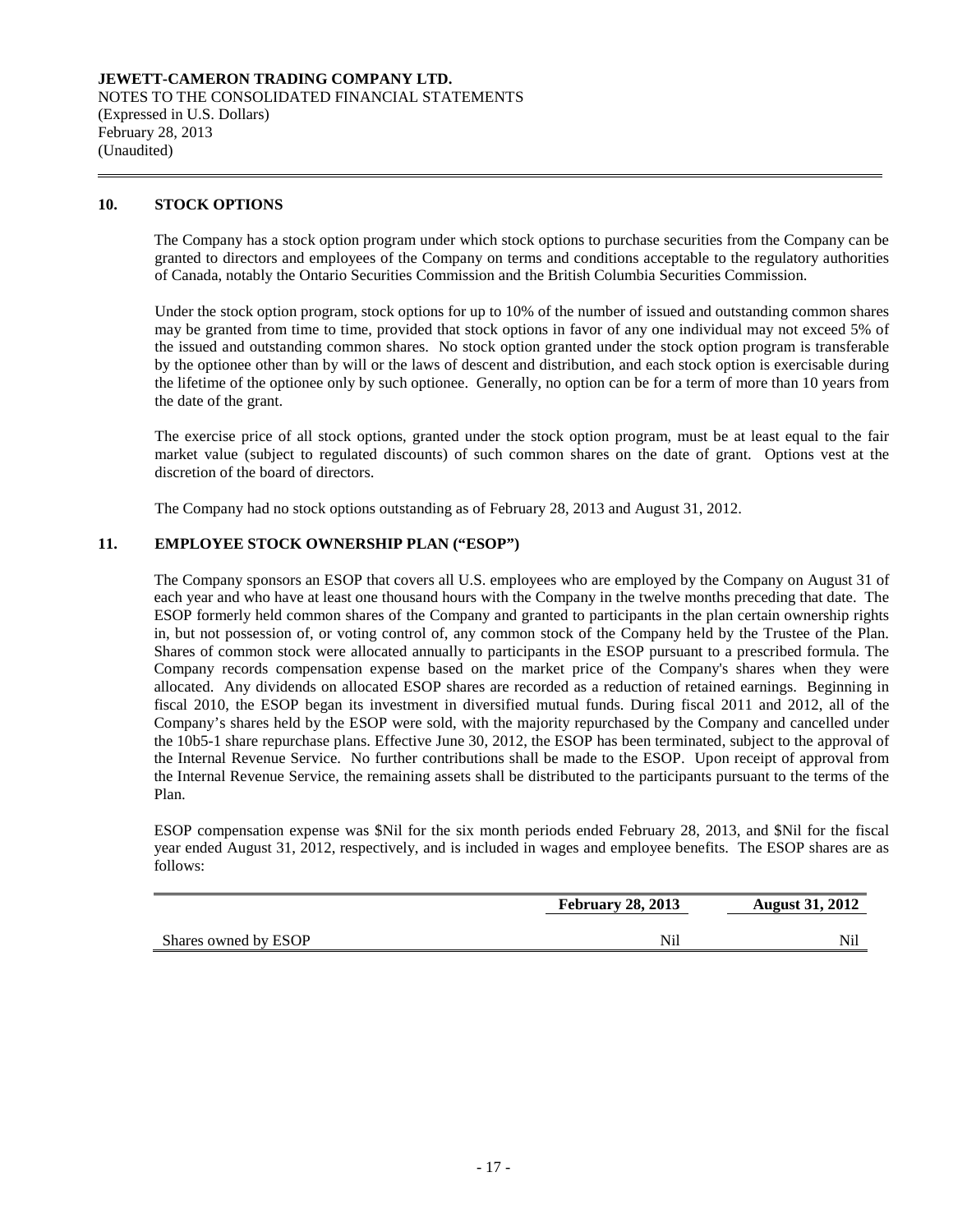### **JEWETT-CAMERON TRADING COMPANY LTD.** NOTES TO THE CONSOLIDATED FINANCIAL STATEMENTS (Expressed in U.S. Dollars) February 28, 2013 (Unaudited)

# **12. CONTINGENT LIABILITIES AND COMMITMENTS**

a) A subsidiary was a plaintiff in a lawsuit filed in Portland, Oregon, entitled, Greenwood Products, Inc. et al v. Greenwood Forest Products, Inc. et al., Case No. 05-02553 (Multnomah County Circuit Court).

During fiscal 2002 the Company entered into a purchase agreement to acquire inventory over a 15 month period with an initial estimated value of \$7,000,000 from Greenwood Forest Products, Inc. During the year ended August 31, 2003, the Company completed the final phase of the inventory acquisition. As partial consideration for the purchase of the inventory the Company issued two promissory notes, based on its understanding of the value of the inventory purchased. The Company believes it overpaid the obligation by approximately \$820,000. The holder counterclaimed for approximately \$2,400,000.

Litigation was completed on March 5, 2007, with the court's general judgment and money award. The net effect was money judgment in favor of Greenwood Forest Products, Inc. for \$242,604. The Company accrued reserves to cover the money judgment related to this dispute. Both parties filed appeals for review of the court's opinion.

During the 1st quarter of fiscal 2011, the Oregon Court of Appeals ruled that the judgment in favor of Jewett Cameron as plaintiffs should be reversed and the judgment in favor of the defendants should stand. The judgment in favor of the Company was for \$819,000 plus attorneys fees. The judgment against the plaintiffs is for \$1,187,137. The Company appealed the decision to the Oregon Supreme Court. During the 1st quarter of fiscal 2011, the Company recorded a litigation loss of \$962,137 and interest of \$391,988 in addition to the existing litigation reserve of \$225,000. Additional interest of \$48,790 was recorded during the remainder of fiscal 2011. During the 1st quarter of fiscal 2012 ended November 30, 2011, additional interest of \$16,204 was accrued.

In February 2012, the Company received the decision from the Oregon Supreme Court which was favorable to Jewett Cameron as plaintiff. As a result, the Company has reversed \$1,459,832 of the litigation reserve and accrued interest during the 2nd quarter of fiscal 2012 ended February 29, 2012. The reversal was treated as a onetime gain during the quarter.

During the year ended August 31, 2012, the Company recorded \$13,467 of interest income due to the favourable difference in interest rates between the judgments. During the first six months of fiscal 2013 ended February 28, 2013, the Company recorded \$13,249 of interest income.

A summary of the litigation reserve is as follows:

|                    | February 28,<br>2013 | August 31,<br>2012 |  |  |
|--------------------|----------------------|--------------------|--|--|
| Litigation loss    | \$<br>٠              |                    |  |  |
| Litigation reserve | 170,819              | 184,286            |  |  |
| Interest expense   |                      |                    |  |  |
| Interest income    | (13,249)             | (13, 467)          |  |  |
| Total              | 157,570              | 170,819            |  |  |

b) At February 28, 2013 and August 31, 2012 the Company had an un-utilized line-of-credit of \$5,000,000 (note 7). The line-of-credit has certain financial covenants. The Company is in compliance with these covenants.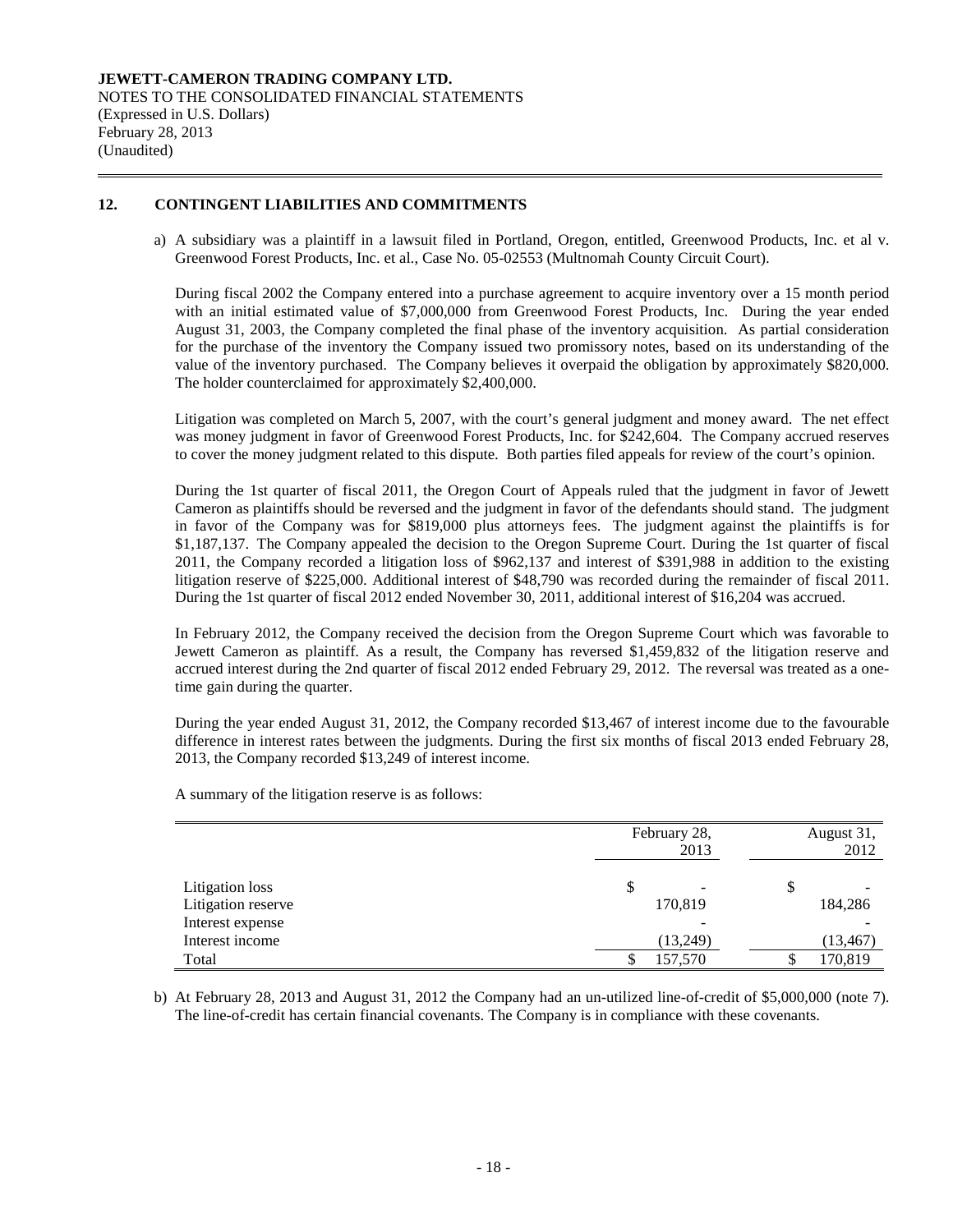#### **13. SEGMENT INFORMATION**

The Company has four principal reportable segments. These reportable segments were determined based on the nature of the products offered. Reportable segments are defined as components of an enterprise about which separate financial information is available that is evaluated regularly by the chief operating decision maker in deciding how to allocate resources and in assessing performance.

The Company evaluates performance based on several factors, of which the primary financial measure is business segment income before taxes. The following tables show the operations of the Company's reportable segments.

Following is a summary of segmented information for the six month periods ended February 28, 2013 and February 29, 2012:

|                                       | 2013            | 2012 |              |   |
|---------------------------------------|-----------------|------|--------------|---|
| Sales to unaffiliated customers:      |                 |      |              |   |
| Industrial wood products              | \$4,072,527     | \$   | 3,707,195    |   |
| Lawn, garden, pet and other           | 15,004,943      |      | 10,950,187   |   |
| Seed processing and sales             | 3,501,011       |      | 3,260,536    |   |
| Industrial tools and clamps           | 945,748         |      | 1,074,489    |   |
|                                       | \$23,524,229    |      | \$18,992,407 |   |
| Income (loss) before income taxes:    |                 |      |              |   |
| Industrial wood products              | \$<br>10,326    | \$   | (120, 214)   |   |
| Lawn, garden, pet and other           | ∗<br>1,549,491  |      | 879,921      | * |
| Seed processing and sales             | 174.894         |      | 120,593      |   |
| Industrial tools and clamps           | 62,649          |      | 9,548        |   |
| Unallocated overhead                  | (23,001)        |      | (54, 477)    |   |
|                                       | \$<br>1,774,359 | \$   | 835,371      |   |
| <b>Identifiable assets:</b>           |                 |      |              |   |
| Industrial wood products              | \$<br>1,495,878 | \$   | 2,293,515    |   |
| Lawn, garden, pet and other           | 18,214,218      |      | 15,102,911   |   |
| Seed processing and sales             | 924,364         |      | 380,542      |   |
| Industrial tools and clamps           | 685,864         |      | 611,423      |   |
| Unallocated overhead                  | 88,903          |      | 57,990       |   |
|                                       | \$21,409,227    |      | \$18,446,381 |   |
| <b>Depreciation and amortization:</b> |                 |      |              |   |
| Industrial wood products              | \$<br>403       | \$   | 806          |   |
| Lawn, garden, pet and other           | 110,700         |      | 113,017      |   |
| Seed processing and sales             | 7,740           |      | 9,367        |   |
| Industrial tools and clamps           | 2,853           |      | 2,305        |   |
|                                       | \$<br>121,696   | \$   | 125,495      |   |

\* For comparability purposes, the 2013 amount excludes gain on sale of property, plant and equipment of \$353,852. The 2012 amount excludes reversal of litigation reserve of \$1,443,629.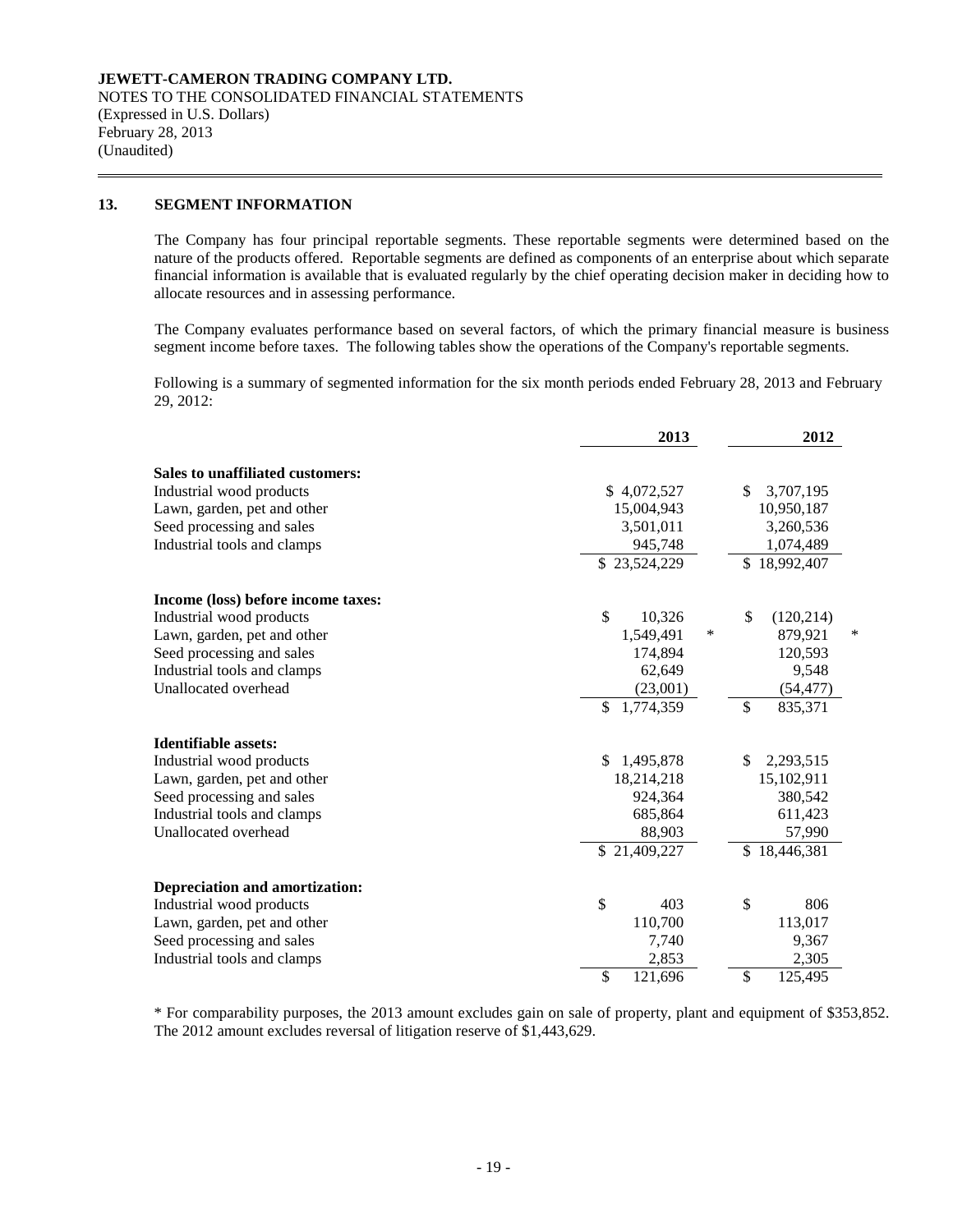NOTES TO THE CONSOLIDATED FINANCIAL STATEMENTS (Expressed in U.S. Dollars) February 28, 2013 (Unaudited)

# **13. SEGMENT INFORMATION** (cont'd…)

|                                                          | 2013          | 2012 |        |
|----------------------------------------------------------|---------------|------|--------|
| <b>Capital expenditures:</b><br>Industrial wood products | \$            | \$   |        |
| Lawn, garden, pet and other                              | 130,790       |      | 19,053 |
| Seed processing and sales                                |               |      | 1,478  |
| Industrial tools and clamps                              |               |      | 10,000 |
|                                                          | \$<br>130,790 | S    | 30,531 |
| Interest expense:<br>Lawn, garden, pet and other         | \$<br>400     | \$   |        |

The following table lists sales made by the Company to customers which were in excess of 10% of total sales for the six months ended February 28, 2013 and February 29, 2012:

|       | 2013        | 2012        |  |
|-------|-------------|-------------|--|
| Sales | \$7,338,811 | \$3,025,478 |  |

The Company conducts business primarily in the United States, but also has limited amounts of sales in foreign countries. The following table lists sales by country for the six months ended February 28, 2013 and February 29, 2012:

|                        | 2013         | 2012         |
|------------------------|--------------|--------------|
| <b>United States</b>   | \$20,450,160 | \$17,124,159 |
| Canada                 | 1,243,522    | 1,078,507    |
| Mexico / Latin America | 1,732,181    | 449.967      |
| Europe                 | 43.961       | 260,345      |
| Asia/Pacific           | 54,405       | 79.429       |

All of the Company's significant identifiable assets were located in the United States as of February 28, 2013 and February 29, 2012.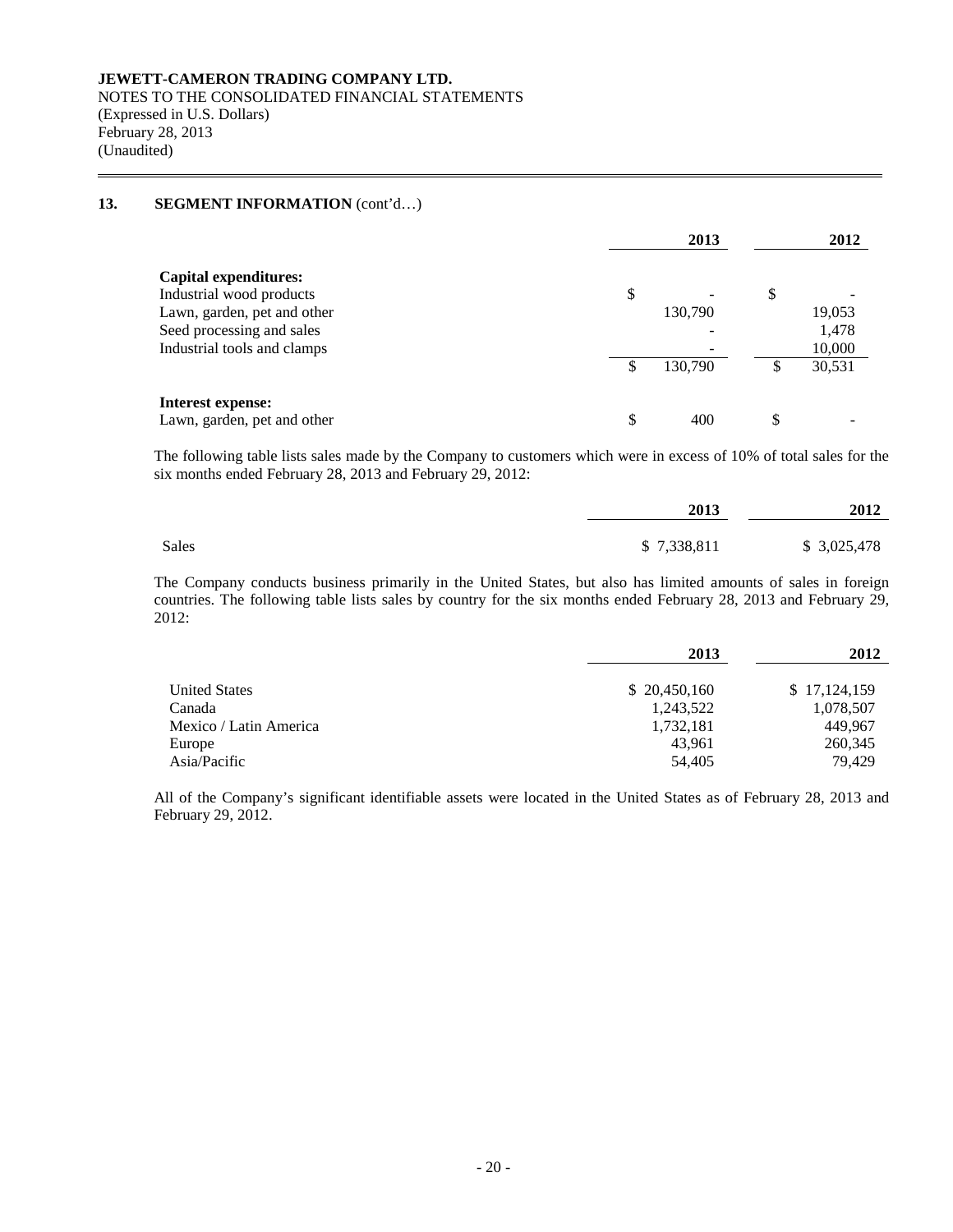### **JEWETT-CAMERON TRADING COMPANY LTD.** NOTES TO THE CONSOLIDATED FINANCIAL STATEMENTS (Expressed in U.S. Dollars) February 28, 2013 (Unaudited)

# **14. CONCENTRATIONS**

#### *Credit risk*

Financial instruments that potentially subject the Company to concentrations of credit risk consist primarily of cash and accounts receivable. The Company places its cash with a high quality financial institution. The Company has concentrations of credit risk with respect to accounts receivable as large amounts of its accounts receivable are concentrated geographically in the United States amongst a small number of customers. At February 28, 2013, three customers accounted for accounts receivable greater than 10% of total accounts receivable at 60%. At February 29, 2012, three customers accounted for accounts receivable greater than 10% of total accounts receivable at 58%. The Company controls credit risk through credit approvals, credit limits, credit insurance and monitoring procedures. The Company performs credit evaluations of its commercial customers but generally does not require collateral to support accounts receivable.

#### *Volume of business*

The Company has concentrations in the volume of purchases it conducts with its suppliers. For the six months ended February 28, 2013, there were two suppliers that each accounted for greater than 10% of total purchases, and the aggregate purchases amounted to \$8,262,691. For the six months ended February 29, 2012, there were two suppliers that each accounted for greater than 10% of total purchases, and the aggregate purchases amounted to \$6,634,034.

#### **15. SUPPLEMENTAL DISCLOSURE WITH RESPECT TO CASH FLOWS**

Certain cash payments for the six months ended February 28, 2013 and February 29, 2012 are summarized as follows:

|                                   |     | 2013    | 2012 |  |
|-----------------------------------|-----|---------|------|--|
| Cash paid during the periods for: |     |         |      |  |
| Interest                          |     | 400     | ۰.   |  |
| Income taxes                      | \$. | 984.812 | ۰.   |  |

There were no non-cash investing or financing activities during the periods presented.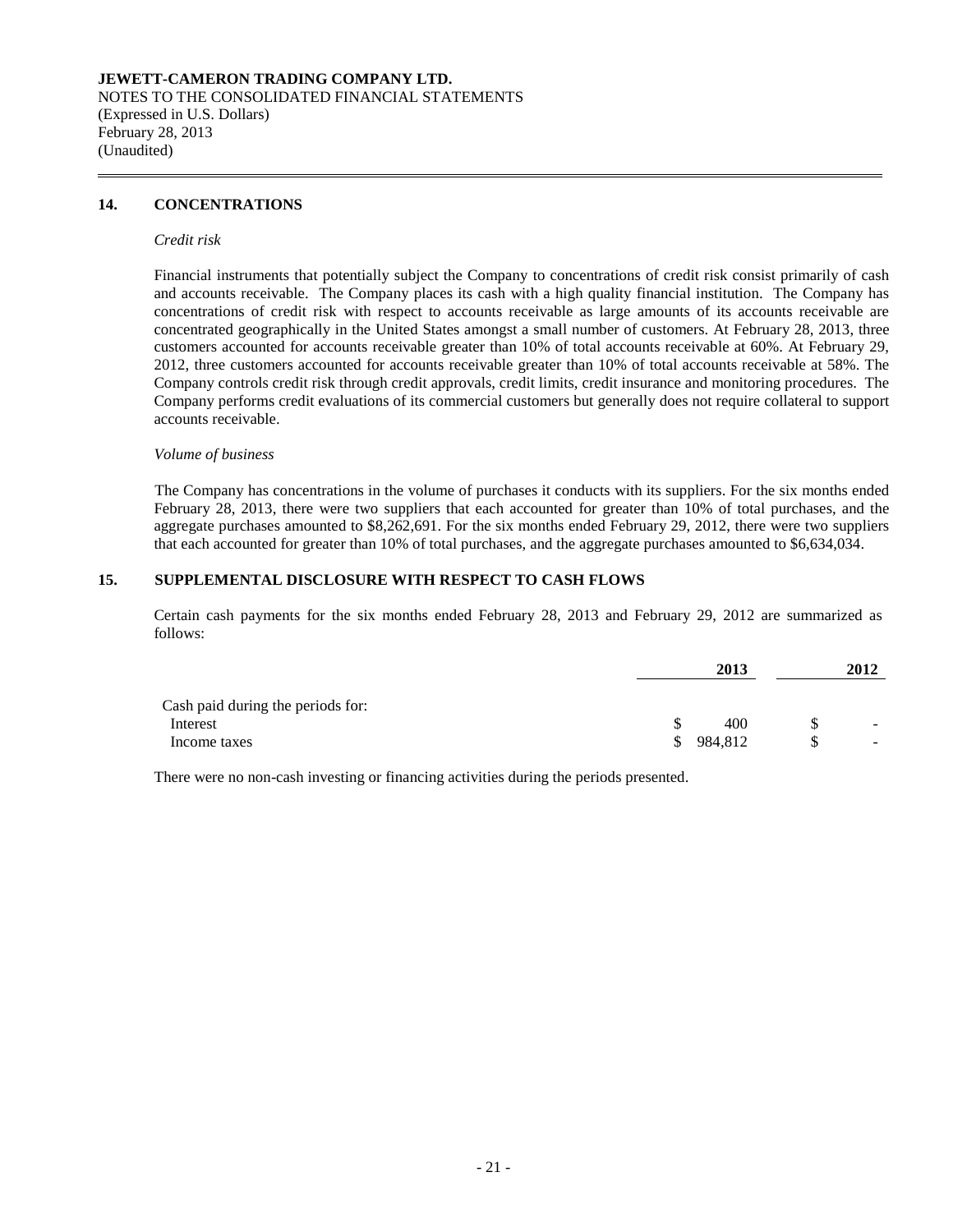### **Item 2. Management's Discussion and Analysis of Financial Condition and Results of Operations.**

These unaudited consolidated financial statements are those of the Company and its wholly owned subsidiaries. In the opinion of management, the accompanying Consolidated Financial Statements of Jewett-Cameron Trading Company Ltd., contain all adjustments, consisting only of normal recurring adjustments, necessary to fairly state its financial position as of February 28, 2013 and August 31, 2012 and its results of operations and cash flows for the six month periods ended February 28, 2013 and February 29, 2012 in accordance with U.S. GAAP. Operating results for the three and six month periods ended February 28, 2013 are not necessarily indicative of the results that may be experienced for the full fiscal year ending August 31, 2013.

The Company's operations are classified into four reportable segments, which were determined based on the nature of the products offered along with the markets being served. The segments are as follows:

- Industrial wood products
- Lawn, garden, pet and other
- Seed processing and sales
- Industrial tools

The industrial wood products segment reflects the business conducted by Greenwood Products, Inc. (Greenwood), a wholly owned subsidiary of Jewett-Cameron Lumber Corporation (JCLC). Greenwood is a processor and distributor of industrial wood products. A major product category is treated plywood that is sold to boat manufacturers and the transportation industry.

The lawn, garden, pet and other segment reflects the business of Jewett-Cameron Lumber Corporation, which is a manufacturer and distributor of specialty metal products and a wholesaler of wood products. Wood products include fencing and landscape timbers, while metal products include dog kennels, proprietary gate support systems, perimeter fencing, and greenhouses. JCLC uses contract manufacturers to make the specialty metal products. Some of the products that JCLC distributes flow through the Company's distribution center located in North Plains, Oregon, and some are shipped direct to the customer from the manufacturer. Primary customers are home centers and other retailers.

The seed processing and sales segment reflects the business of Jewett-Cameron Seed Company (JCSC), a wholly owned subsidiary of JCLC. JCSC processes and distributes agricultural seed. Most of this segment's sales come from selling seed to distributors with a lesser amount of sales derived from cleaning seed.

The industrial tools segment reflects the business of MSI-PRO (MSI), a wholly owned subsidiary of JCLC. MSI imports and distributes products including pneumatic air tools, industrial clamps, and saw blades; that are primarily sold to retailers that in turn sell to contractors and end users. Some of these products carry the Avenger Products brand label.

# **RESULTS OF OPERATIONS**

# **Three Months Ended February 28, 2013 and February 29, 2012**

For the three months ended February 28, 2013, sales increased \$2,476,027 to \$14,227,824 from \$11,751,797 for the three months ended February 29, 2012. This represents a increase of 21%.

Sales at Greenwood were \$1,711,057 for the three months ended February 28, 2013 compared to sales of \$2,219,421 for the three months ended February 29, 2012, which was a decline of 23%. The boat manufacturing industry remains very weak, which has resulted in lower demand for Greenwood's industrial wood products. Operating loss before taxes at Greenwood was \$52,219 for the three months ended February 28, 2013 compared to an operating loss of \$18,858 for the three months ended February 29, 2012.

Sales at JCLC were \$10,232,004 for the three months ended February 28, 2013 compared to sales of \$7,375,821 for the three months ended February 29, 2012. This represents an increase of \$2,856,183, or 39%. Operating income for the current quarter was \$941,076, which was an increase of \$281,774, or 43% compared to operating income of \$659,302, in the prior year's quarter. The higher operating income was in line with the increase in sales. The operating results of JCLC are historically seasonal with the first two quarters of the fiscal year being slower than the final two quarters of the fiscal year.

Sales at JCSC were \$1,690,366 for the three months ended February 28, 2013, which was an increase of \$116,942, or 7%, compared to sales of \$1,573,424 for the three months ended February 29, 2012. Operating income at JCSC for the current quarter was \$74,521, an increase of \$43,451 from the operating income of \$31,070 recorded by JCSC in the prior year's quarter.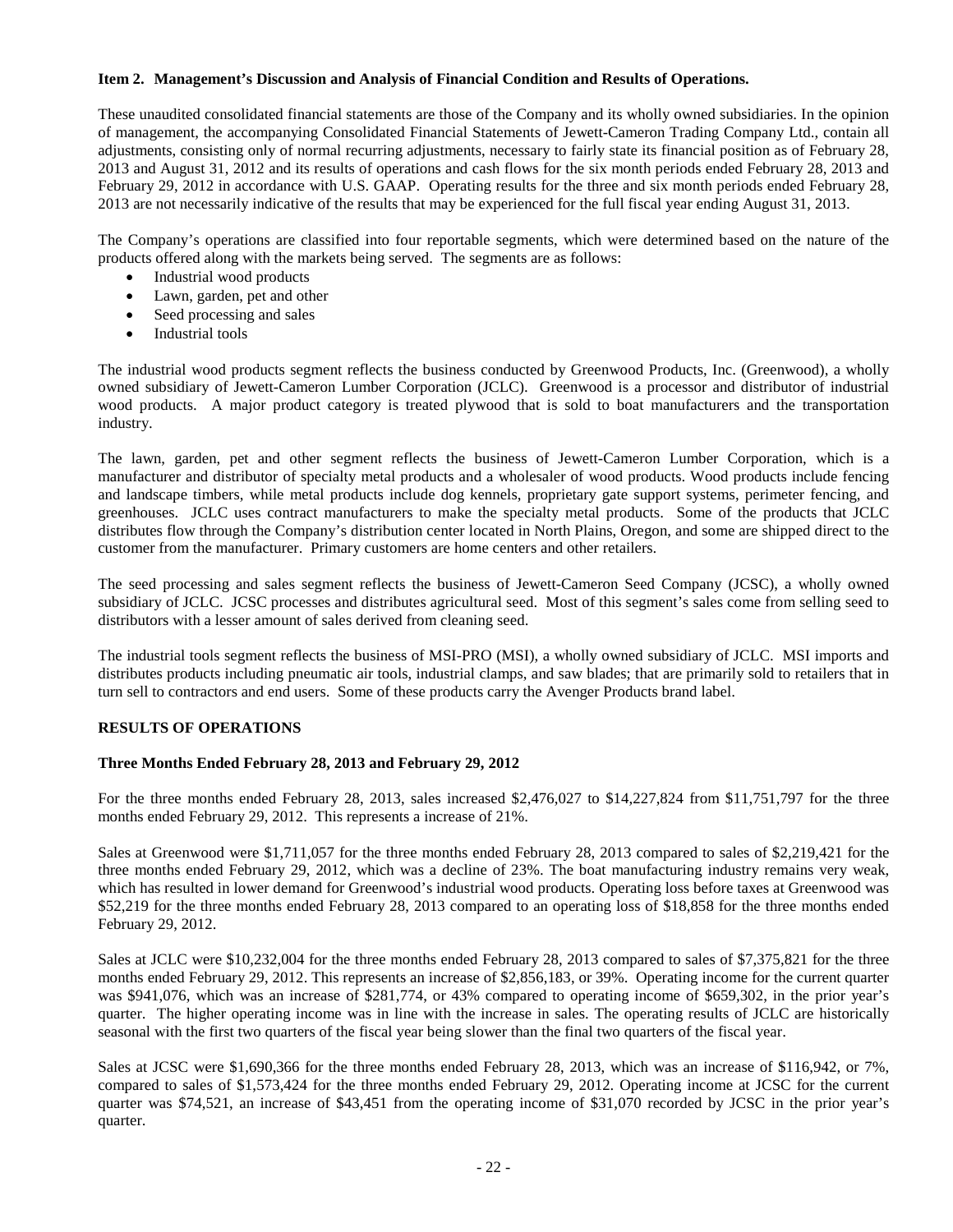Sales at MSI for the three months ended February 28, 2013 were \$594,397, which was an increase of \$11,267, or 2%, compared to sales of \$583,130 for the three months ended February 29, 2012. Operating income at MSI for the current quarter was \$34,563, which was an increase of 23% from the operating income of \$28,155 for the quarter ended February 29, 2012.

Gross margin for the three months ended February 28, 2013 was 17.1% compared to 17.8% for the three months ended February 29, 2012.

Operating expenses increased by \$41,744 to \$1,460,609 from \$1,418,865 for the three month period ended February 29, 2012. Selling, General and Administrative Expenses increased by \$7,566 from \$460,595 to \$468,161. Wages and Employee Benefits increased by \$34,273 to \$928,246 from \$893,973. Depreciation and Amortization decreased by \$95 to \$64,202 from \$64,297.

For the three months ended February 28, 2013, the Company recorded a gain on the sale of property, plant and equipment of \$353,852. The one-time gain is a result of the sale by the Company of approximately 1.64 acres of land with a cost basis of \$56,148 to the Oregon Department of Transportation for proceeds of \$410,000. For the three months ended February 29, 2012, the Company recorded the reversal of Litigation Reserves of \$1,443,629 and Interest Expense of \$16,023 due to the favorable decision for the Company from the Oregon Supreme Court in the Company's lawsuit filed in relation to the acquisition of inventory by Greenwood Products. These reversals were treated as a one-time gain and contributed to the Company's higher income tax expense and net income for the quarter.

Income tax expense for the three month period ended February 28, 2013 was \$548,485 compared to \$844,494 for the three month period ended February 29, 2012. The Company estimates income tax expense for the quarter based on combined federal and state rates that are currently in effect.

Net income for the quarter ended February 28, 2013 was \$790,631, or \$0.50 per basic and diluted share, compared to net income of \$1,287,774, or \$0.71 per basic and diluted share, for the quarter ended February 29, 2012. The net income per share in both periods was positively affected by one-time gains, including the sale of property in the current quarter and the reversal of the litigation reserve in the year-ago quarter. The per share income was also positively affected by the lower average number of common shares outstanding in the current quarter due to the Company's repurchases of common shares.

# **Six Months Ended February 28, 2013 and February 29, 2012**

For the six months ended February 29, 2013, sales increased by \$4,531,822, or 24%, to \$23,524,229 from sales of \$18,992,407 recorded in the six month period ended February 29, 2012. The increase is primarily due to higher sales at JCLC.

Sales at Greenwood were \$4,072,527 for the six months ended February 28, 2013 compared to sales of \$3,707,195 for the six months ended February 29, 2012. This represents an increase of \$365,332, or 10%. The increase in sales was due to successful sales efforts obtaining international export orders for our specialty plywood. The marine market, however, remains very weak. Sales to boat manufacturers represented approximately 17% of Greenwood's total sales for the year ended August 31, 2012, and demand from these kinds of customers has been severely affected by the uncertain economic environment. Boat manufacturers continue to work down excess inventory accumulated over the past several years, and until such point, we do not foresee an industry recovery. We continue to develop a readiness to participate when the market rebounds. Operating income at Greenwood was \$10,326 for the current six month period compared to an operating loss of \$102,444 for the six months ended February 29, 2012.

Sales at JCLC were \$15,004,943 for the six months ended February 28, 2013, which was an increase of \$4,054,755, or 37%, from sales of \$10,950,188 for the six months ended February 29, 2012. The higher sales were due to several factors. The Company's older products have increased their market share with existing customers due to our sales efforts and the Company being recognized as a reliable and valued supplier. Also, the weakened economy has resulted in many consumers employing a "staycation" approach which has produced increased spending on home and backyard projects, including their pets. Therefore, many of our customers have expanded their pet product lines, including adding the Company's newer pet containment products. Operating income before income taxes was \$1,496,471 compared to \$831,530 for the six months ended February 29, 2012. Overall, the operating results of JCLC are seasonal with the first two quarters of the fiscal year being much slower than the final two quarters of the fiscal year.

Sales at JCSC for the six months ended February 28, 2013 were \$3,501,010, which was an increase of \$240,426, or 7%, compared to sales of \$3,260,584 for the six months ended February 29, 2012. Higher cereal and livestock feed prices have caused a shift by some growers from grass seed to grains, which have begun to have a positive effect on surpluses and wholesale prices. However, demand remains relatively weak, primarily from the new home construction and golf course industry in North America. Operating income for the current six month period was \$192,302 compared to operating income of \$139,288 for the six months ended February 29, 2012.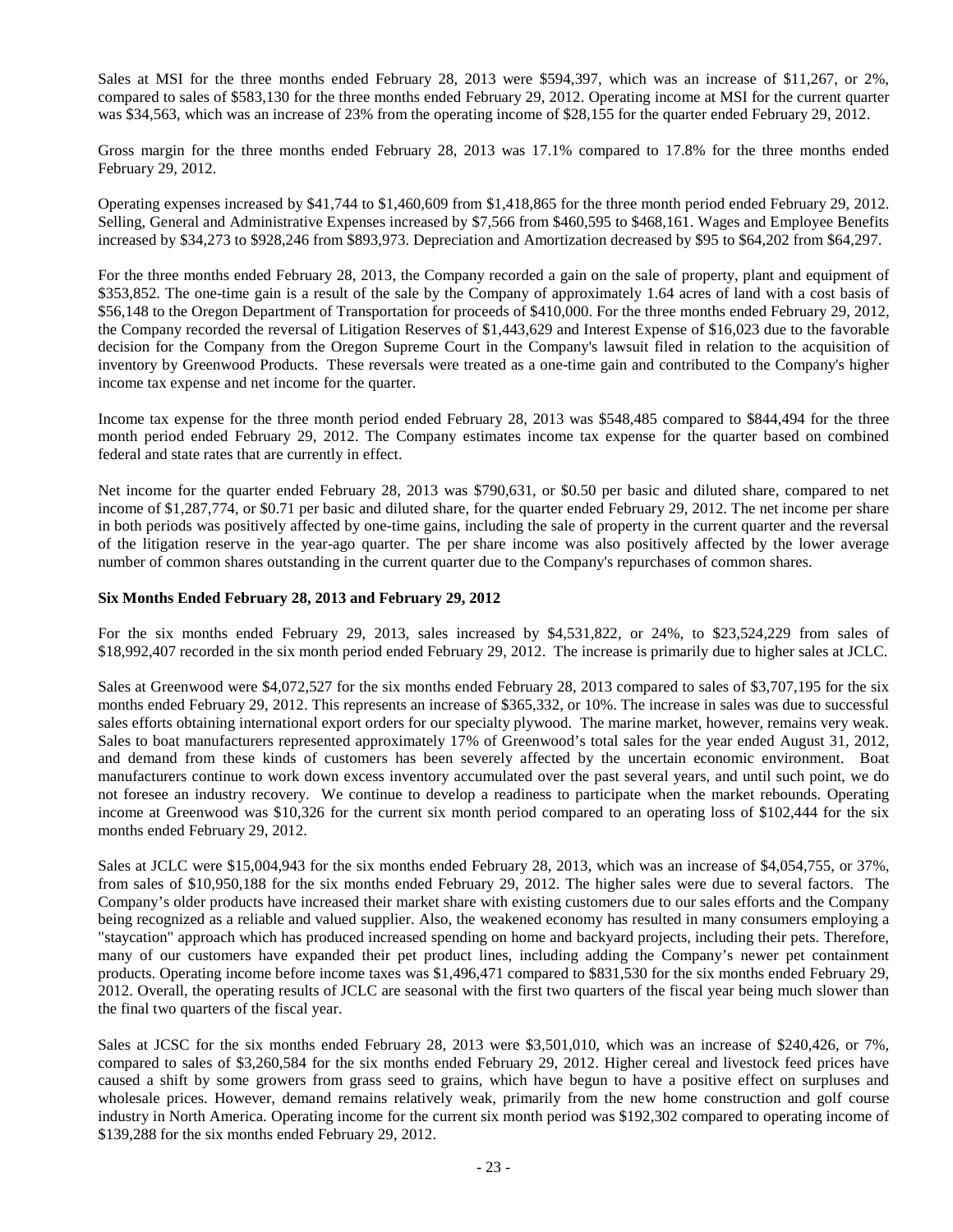Sales at MSI were \$945,748 for the six months ended February 28, 2013, which was a decrease of \$128,741, or 12%, compared to sales of \$1,074,489 for the six months ended February 29, 2012. The Company has wound down certain sales programs of its lower margin products and has concentrated on selling more profitable products. This sales shift resulted in higher operating income of \$75,363 for the current six month period compared to operating income of \$21,474 for the six month period ended February 29, 2012.

Gross margin for the six month period ended February 28, 2013 was 18.8% compared to 18.7% for the six months ended February 29, 2012.

Operating expenses declined slightly by \$42,894 to \$2,679,231 in the six month period ended February 28, 2013 from \$2,722,125 in the six month period ended February 29, 2012. Selling, General and Administrative Expenses declined by \$84,962 to \$803,982 from \$888,944. Wages and Employee Benefits rose by \$45,867 to \$1,753,553 from \$1,707,686. Depreciation and Amortization decreased by \$3,799 to \$121,696 from \$125,495.

Other items in the current six month period ended February 28, 2013 included the gain on sale of property, plant and equipment of \$353,852 from the sale of approximately 1.64 acres of land to the State of Oregon. In the six months ended February 29, 2012, the Company recorded the reversal of Litigation Reserves of \$1,443,629 due to the favorable decision for the Company from the Oregon Supreme Court in the Company's lawsuit filed in relation to the acquisition of inventory by Greenwood Products.

Income tax expense in the current six month period was \$856,834 compared to \$927,193 in the six months ended February 29, 2012. The Company estimates income tax expense for the quarter based on combined federal and state rates that are currently in effect.

Net income for the six months ended February 28, 2013 was \$1,271,377, or \$0.81 per basic and diluted share, compared to net income of \$1,351,807, or \$0.73 per basic and diluted share, for the six months ended February 29, 2012. The net income per share in both periods was positively affected by one-time gains, including the sale of property in the current six month period and the reversal of the litigation reserve in the year-ago six month period. The per share income was also positively affected by the lower average number of common shares outstanding in the current period due to the Company's repurchases of common shares.

# **LIQUIDITY AND CAPITAL RESOURCES**

As of February 28, 2013, the Company had working capital of \$16,395,275 compared to working capital of \$14,930,305 as of August 31, 2012, an increase of \$1,464,970. The largest differences in individual components in working capital during the period were a \$2,966,800 decrease in cash due to an increase in prepaid expenses and decrease in accounts payable; a \$4,202,382 increase in accounts receivable due to the seasonal cycle of sales to customers and the related timing of cash receipts; a decrease of \$1,393,096 in inventory and an increase of \$1,041,955 in prepaid expenses, which is largely related to down payments for future inventory purchases; and a decrease of \$20,000 in note receivable as the remaining balance of the note was repaid during the period. Accounts payable declined by \$244,691 due to the seasonal cycle of payments to inventory suppliers; Accrued liabilities fell by \$51,434. Accrued income taxes declined by \$37,203 due to the timing of estimated tax payments, and litigation reserve declined by \$13,249 as differences in interest rates resulted in a reduction in the amount reserved.

As of February 28, 2013, accounts receivable and inventory represented 68% of current assets and 61% of total assets. For the three months ended February 28, 2013, the accounts receivable collection period, or DSO, was 46 compared to 31 for the three months ended February 29, 2012. For the six month period ended February 28, 2013, the DSO was 56 compared to 38 from the six months ended February 29, 2012. Inventory turnover for the three months ended February 28, 2013 was 44 days compared to 71 days for the three months ended February 29, 2012. For the six months ended February 28, 2013, inventory turnover was 61 days compared to 73 days for the six months ended February 29, 2012.

External sources of liquidity include a line of credit from U.S. Bank of \$5,000,000 of which the Company had not borrowed against at February 28, 2013. Borrowing under the line of credit is secured by an assignment of accounts receivable and inventory. The interest rate is calculated solely on the one month LIBOR rate plus 200 basis points. As of February 28, 2013, the one month LIBOR rate plus 200 basis points was 2.20% (0.20% + 2.00%). The line of credit has certain financial covenants. The Company is in compliance with these covenants.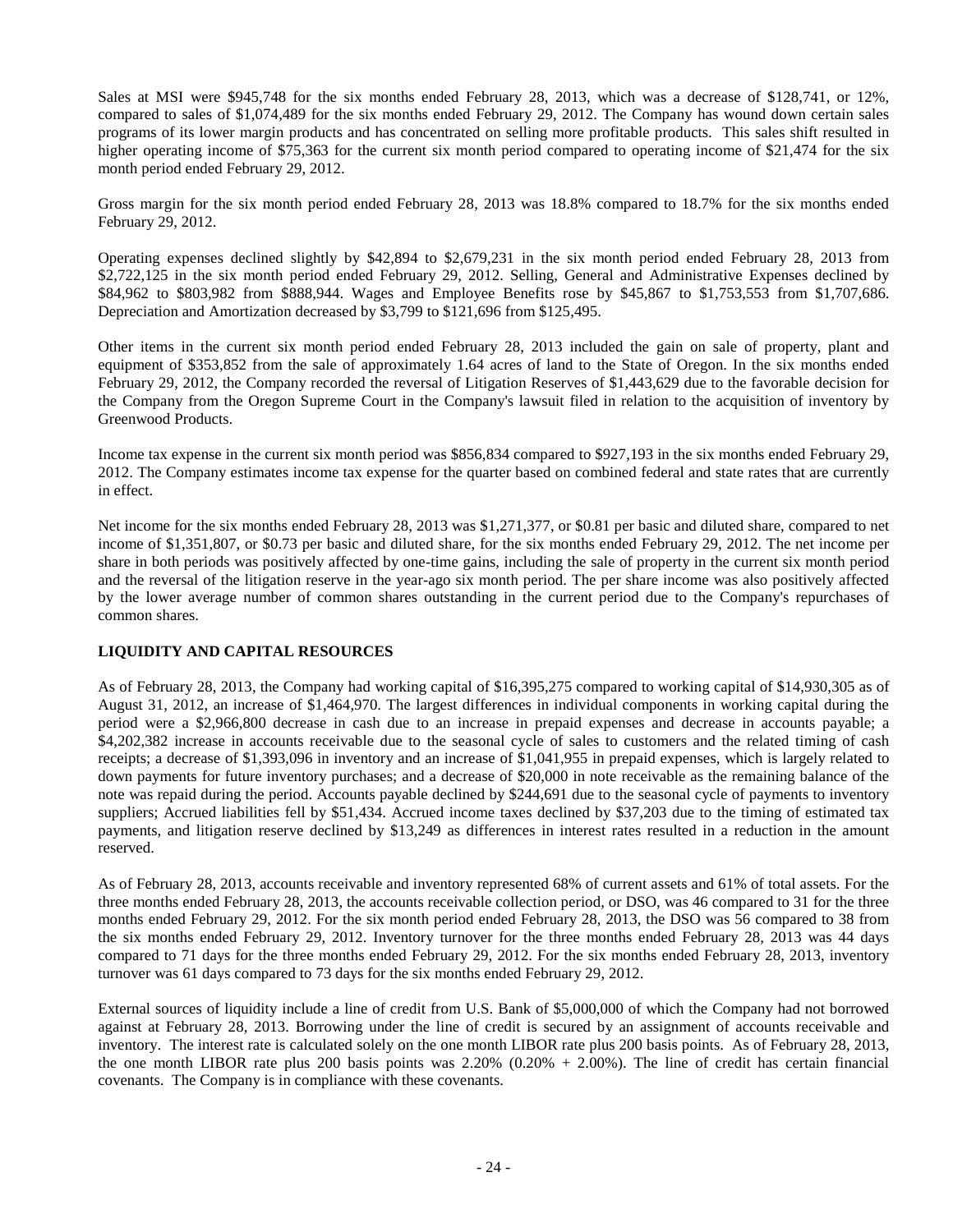The Company has been utilizing its cash position by repurchasing common shares under 10b5-1 plans in order to increase shareholder value. During the first six months of fiscal 2013 ended February 28, 2013, the Company repurchased and cancelled 407 common shares at a total cost of \$4,884, which represents an average price of \$12.00 per share.

# **Business Risks**

This quarterly report includes "forward–looking statements" as that term is defined in Section 21E of the Securities Exchange Act of 1934. Forward-looking statements can be identified by the use of forward-looking terminology such as "believes," "expects," "may," "will," "should," "seeks," "approximately," "intends," "plans," "estimates," "anticipates," or "hopeful," or the negative of those terms or other comparable terminology, or by discussions of strategy, plans or intentions. For example, this section contains numerous forward-looking statements. All forward-looking statements in this report are made based on management's current expectations and estimates, which involve risks and uncertainties, including those described in the following paragraphs.

# **Risks Related to Our Common Stock**

*We may decide to acquire assets or enter into business combinations, which could be paid for, either wholly or partially with our common stock and if we decide to do this our current shareholders would experience dilution in their percentage of ownership.*

Our Articles of Incorporation give our Board of Directors the right to enter into any contract without the approval of our shareholders. Therefore, our management could decide to make an investment (buy shares, loan money, etc.) without shareholder approval. If we acquire an asset or enter into a business combination, this could include exchanging a large amount of our common stock, which could dilute the ownership interest of present stockholders.

# *Future stock distributions could be structured in such a way as to be 1) diluting to our current shareholders or 2) could cause a change in control to new investors.*

If we raise additional funds by selling more of our stock, the new stock may have rights, preferences or privileges senior to those of the rights of our existing stock. If common stock is issued in return for additional funds, the price per share could be lower than that paid by our current stockholders. The result of this would be a lessening of each present stockholder's relative percentage interest in our company.

Our shareholders could experience significant dilution if we issue our authorized 10,000,000 preferred shares.

The Company's common shares currently trade within the NASDAQ Capital Market in the United States. The common shares also formerly traded on the Toronto Stock Exchange ("TSX") in Canada until the Company voluntarily delisted from the TSX on October 11, 2012. The average daily trading volume of our common stock on NASDAQ was 3,896 shares for the six months ended February 28, 2013. With this limited trading volume, investors could find it difficult to purchase or sell our common stock.

# **Risks Related to Our Business**

# *We could experience a decrease in the demand for our products resulting in lower sales volumes, which would give us less capital with which to operate.*

In the past we have at times experienced decreasing products sales with certain customers. The reasons for this can be generally attributed to factors such as competition, wood products prices, and interest rates. If economic conditions deteriorate or if consumer preferences change, we could experience a significant decrease in profitability.

# *If our top customers were lost and could not be replaced.*

For the six months ended February 28, 2013, our top ten customers represented 65% of our total sales. We would experience a significant decrease in sales and profitability and would have to cut back our operations, if these customers were lost and could not be replaced. Our top ten customers are in the U.S., Canada and Mexico and are primarily in the home improvement, marine, and agricultural industries.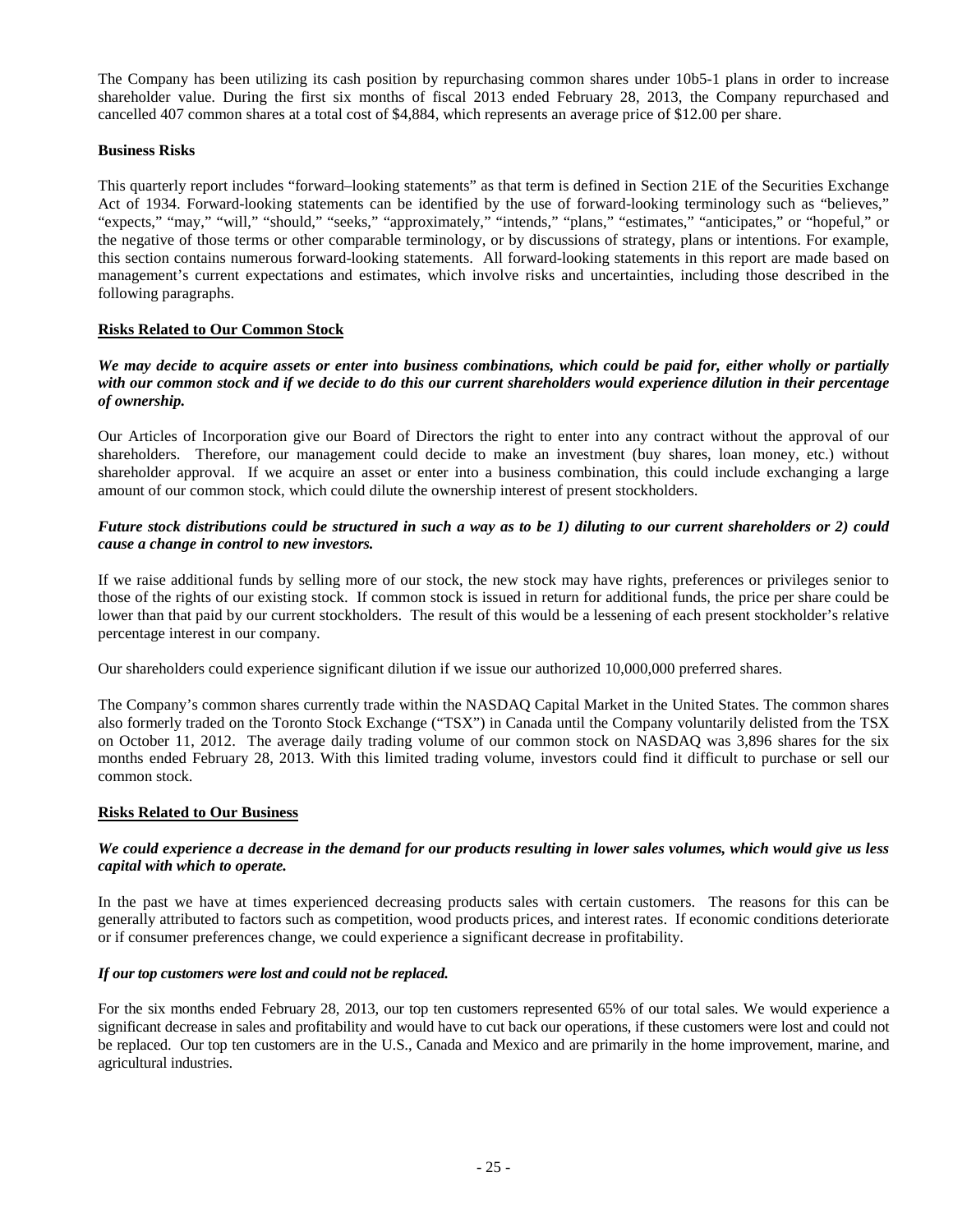### *We could experience delays in the delivery of our products to our customers causing us to lose business.*

We purchase our products from other vendors and a delay in shipment from these vendors to us could cause significant delays in our delivery to our customers. This could result in a decrease in sales orders to us and we would experience a loss in profitability.

# *We could lose our credit agreement and could result in our not being able to pay our creditors.*

We have a line of credit with U.S. Bank in the amount of \$5,000,000 of which \$5,000,000 is available. We are currently in compliance with the requirements of our existing line of credit. If we lost this credit it could become impossible to pay some of our creditors on a timely basis.

# *If we fail to maintain an effective system of internal controls, we may not be able to detect fraud or report our financial results accurately, which could harm our business and we could be subject to regulatory scrutiny.*

We have completed a management assessment of internal controls as prescribed by Section 404 of the Sarbanes-Oxley Act, which we were required to do in connection with our year ended August 31, 2012. Based on this process we did not identify any material weaknesses. Although we believe our internal controls are operating effectively, we cannot guarantee that in the future we will not identify any material weaknesses in connection with this ongoing process.

# **Item 3. Quantitative and Qualitative Disclosures about Market Risk**

# **Interest Rate Risk**

The Company does not have any derivative financial instruments as of February 28, 2013. However, the Company is exposed to interest rate risk.

The Company's interest income and expense are most sensitive to changes in the general level of U.S. interest rates. In this regard, changes in U.S. interest rates affect the interest earned on the Company's cash equivalents as well as interest paid on debt.

The Company has a line of credit whose interest rate may fluctuate over time based on economic changes in the environment. The Company is subject to interest rate risk and could be subject to increased interest payments if market interest rates fluctuate. The Company does not expect any change in the interest rates to have a material adverse effect on the Company's results from operations.

#### **Foreign Currency Risk**

The Company operates primarily in the United States. However, a relatively small amount of business is conducted in currencies other than U.S. dollars. Also, to the extent that the Company uses contract manufacturers in China, currency exchange rates can influence the Company's purchasing costs.

#### **Item 4. Controls and Procedures**

#### *Disclosure Controls and Procedures*

Management of the Company, including the Chief Executive Officer and the Chief Financial Officer, have evaluated the effectiveness of our disclosure controls and procedures as of the end of the period covered by this report as defined in Rule 13a-15(e) or Rule 15d-15(e) under the Securities Exchange Act of 1934 (the "Exchange Act"). Based on that evaluation, our Chief Executive Officer and our Chief Financial Officer have concluded that, as of the end of the period covered by this report, our disclosure controls and procedures are effective in ensuring that information required to be disclosed in our Exchange Act reports is (1) recorded, processed, summarized and reported in a timely manner, and (2) accumulated and communicated to our management, including our Chief Executive Officer and our Chief Financial Officer, as appropriate, to allow timely decisions regarding required disclosure.

## *Changes in Internal Control Over Financial Reporting*

There were no changes in the Company's internal control over financial reporting that occurred during the Company's most recently completed fiscal quarter that have materially affected, or are reasonably likely to materially affect, the Company's internal control over financial reporting.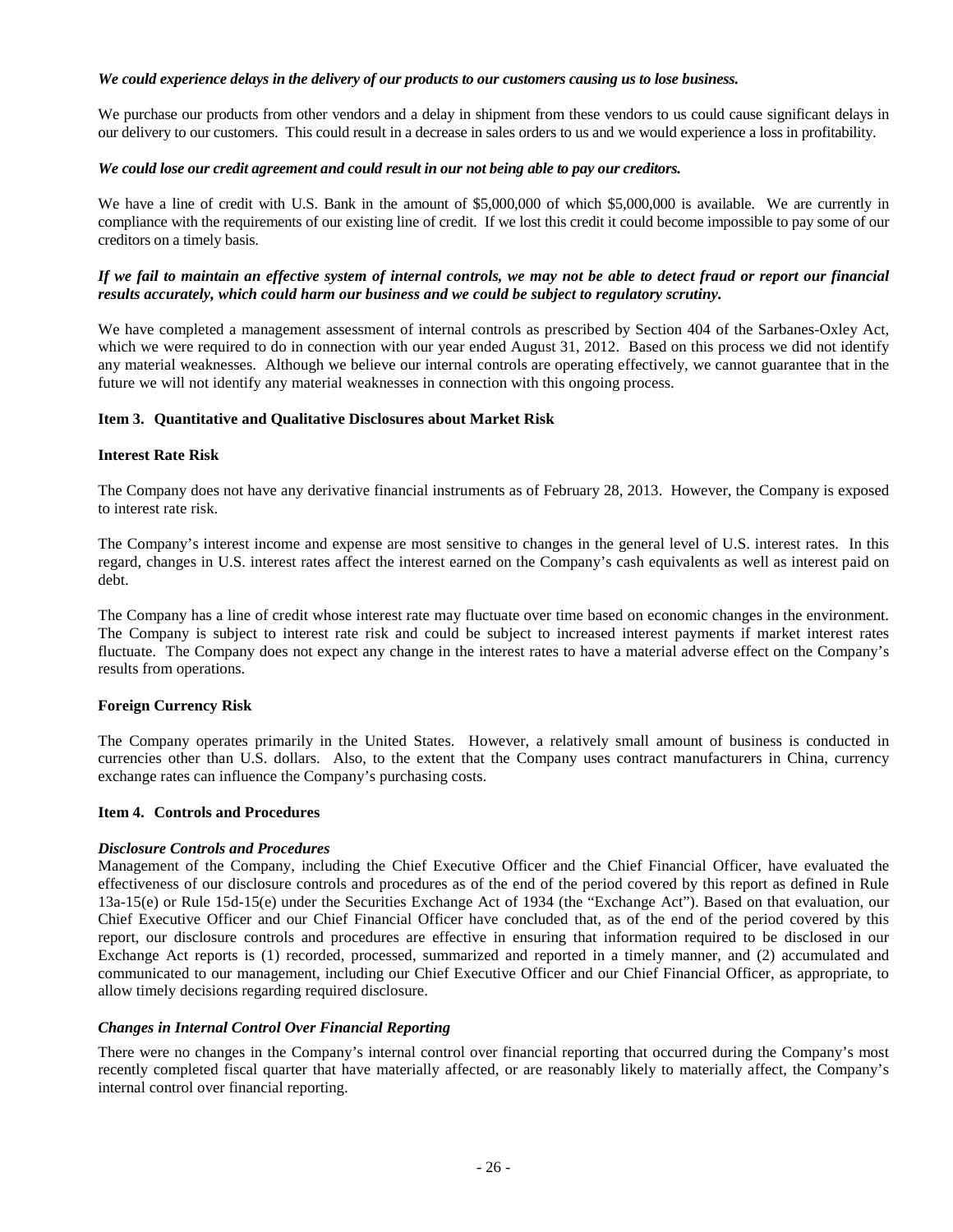#### **Part II – OTHER INFORMATION**

### **Item 1. Legal Proceedings**

# **a) Greenwood Products**

One of our subsidiaries was a plaintiff in a lawsuit filed in Portland, Oregon, entitled, Greenwood Products, Inc. et al v. Greenwood Forest Products, Inc. et al., Case No. 05-02553 (Multnomah County Circuit Court).

During fiscal 2002 the Company entered into a purchase agreement to acquire inventory over a 15 month period with an initial estimated value of \$7,000,000 from Greenwood Forest Products, Inc. During the year ended August 31, 2003, the Company completed the final phase of the inventory acquisition. As partial consideration for the purchase of the inventory the Company issued two promissory notes, based on its understanding of the value of the inventory purchased. The Company believes it overpaid the obligation by approximately \$820,000. The holder counterclaimed for approximately \$2,400,000.

Litigation was completed on March 5, 2007 with the court's general judgment and money award. The net effect was money judgment in favor of Greenwood Forest Products, Inc. for \$242,604 and an award of contested intellectual property rights to the Company. The Company accrued reserves to cover the money judgment related to this dispute. Both parties filed appeals for review of the court's opinion.

During the 1st quarter of Fiscal 2011, the Oregon Court of Appeals ruled that the judgment in favor of Jewett Cameron as plaintiffs should be reversed and the judgment in favor of defendants should stand. The judgment in favor of the Company was for \$819,000 plus attorneys fees. The judgment against plaintiffs is for \$1,187,137. The Company appealed the ruling to the Oregon Supreme Court. In addition to the previously accrued litigation reserve of \$225,000, the Company recorded a litigation loss of \$962,137 and interest of \$440,778 in fiscal 2011 ended August 31, 2011 related to the judgment. In the first quarter of fiscal 2012 ended November 30, 2011, the Company recorded additional interest of \$16,204.

In February 2012, the Company received the decision from the Oregon Supreme Court which reversed in part the decision of the Oregon Court of Appeals in a way favorable to the Company. The case is now returned to the Oregon Court of Appeals for further consideration. As the decision was favorable to Jewett Cameron, the Company has reversed \$1,459,832 of the litigation reserve and accrued interest during the 2nd quarter of fiscal 2012 ended February 29, 2012. The reversal has been treated as a one-time gain during the quarter.

# **b) Oregon Department of Transportation**

In January 2013, the Company's subsidiary Jewett-Cameron Lumber Corporation reached a settlement with the State of Oregon Department of Transportation in the Circuit Court of the State of Oregon for Washington County, Case No. C122901CV. Under the settlement agreement, the Company agreed to sell approximately 1.64 acres of land to the Department of Transportation for \$410,000. The land had a cost basis of \$56,148, and the Company recorded a gain on sale of property plant and equipment of \$353,852 during the 2nd quarter of fiscal 2013 ended February 28, 2013.

The Company does not know of any other material, active or pending legal proceedings against them; nor is the Company involved as a plaintiff in any other material proceeding or pending litigation. The Company knows of no other active or pending proceedings against anyone that might materially adversely affect an interest of the Company.

# **Item 2. Changes in Securities and Use of Proceeds**

---No Disclosure Required---

# **Item 3. Defaults Upon Senior Securities**

---No Disclosure Required---

#### **Item 4. Submission of Matters to a Vote of Securities Holders** ---No Disclosure Required---

**Item 5. Other Information**

---No Disclosure Required---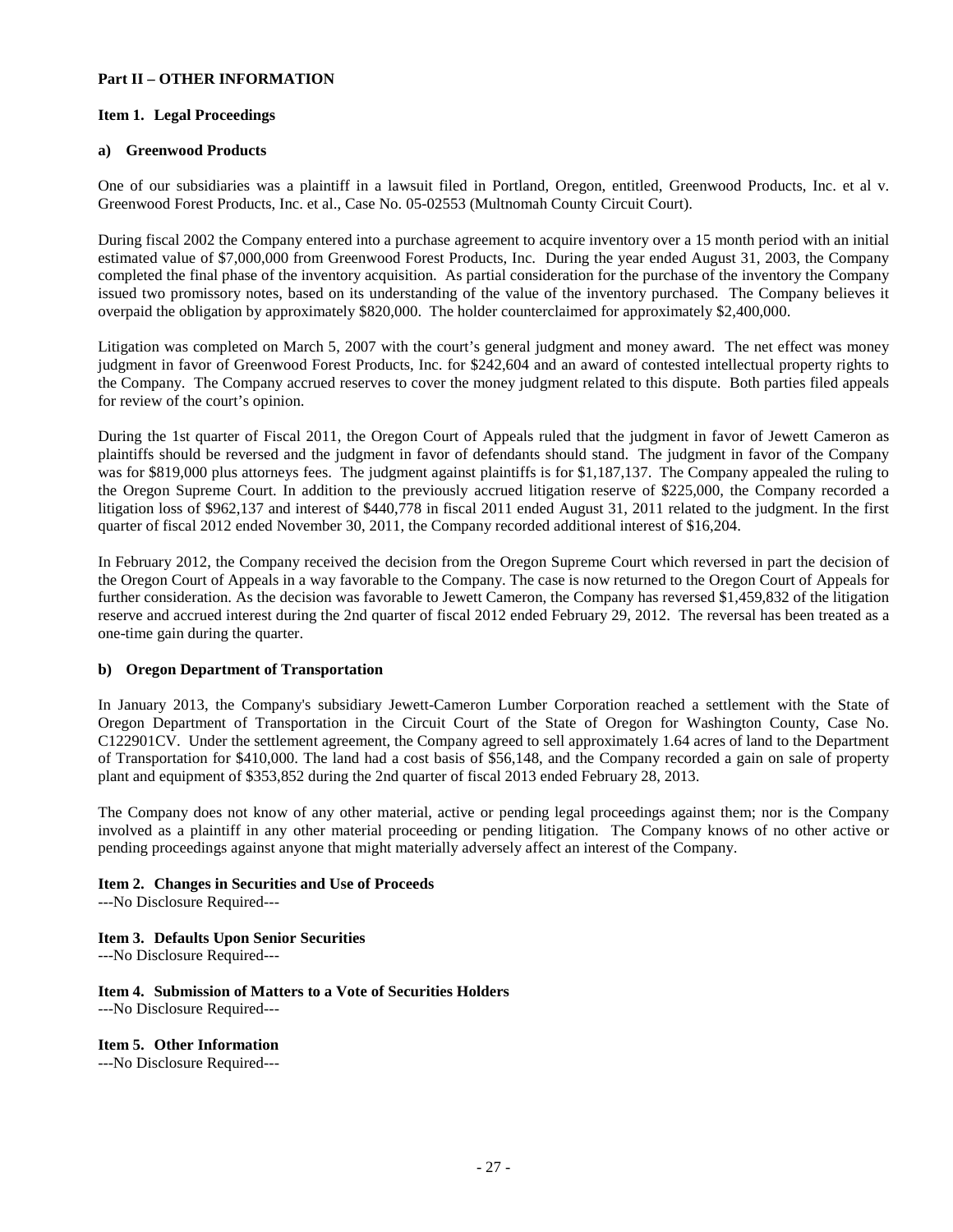# **Item 6. Exhibits**

- 31.1 Certification of Chief Executive Officer pursuant to Section 302 of the Sarbanes-Oxley Act, Donald M. Boone
- 31.2 Certification of Chief Financial Officer pursuant to Section 302 of the Sarbanes-Oxley Act, Murray G. Smith.
- 32.1 Certification of Chief Executive Officer pursuant to 18 U.S.C., 1350 (Section 906 of the Sarbanes-Oxley Act), Donald M. Boone
- 32.2 Certification of Chief Financial Officer pursuant to 18 U.S.C., 1350 (Section 906 of the Sarbanes-Oxley Act), Murray G. Smith
- 101.INS XBRL Instance Document<br>101.SCH XBRL Taxonomy Extensio
- XBRL Taxonomy Extension Schema Document
- 101.CAL XBRL Taxonomy Extension Calculation Linkbase Document<br>101.DEF XBRL Taxonomy Extension Definition Linkbase Document
- 101.DEF XBRL Taxonomy Extension Definition Linkbase Document<br>101.LAB XBRL Taxonomy Extension Label Linkbase Document
- XBRL Taxonomy Extension Label Linkbase Document
- 101.PRE XBRL Taxonomy Extension Presentation Linkbase Document